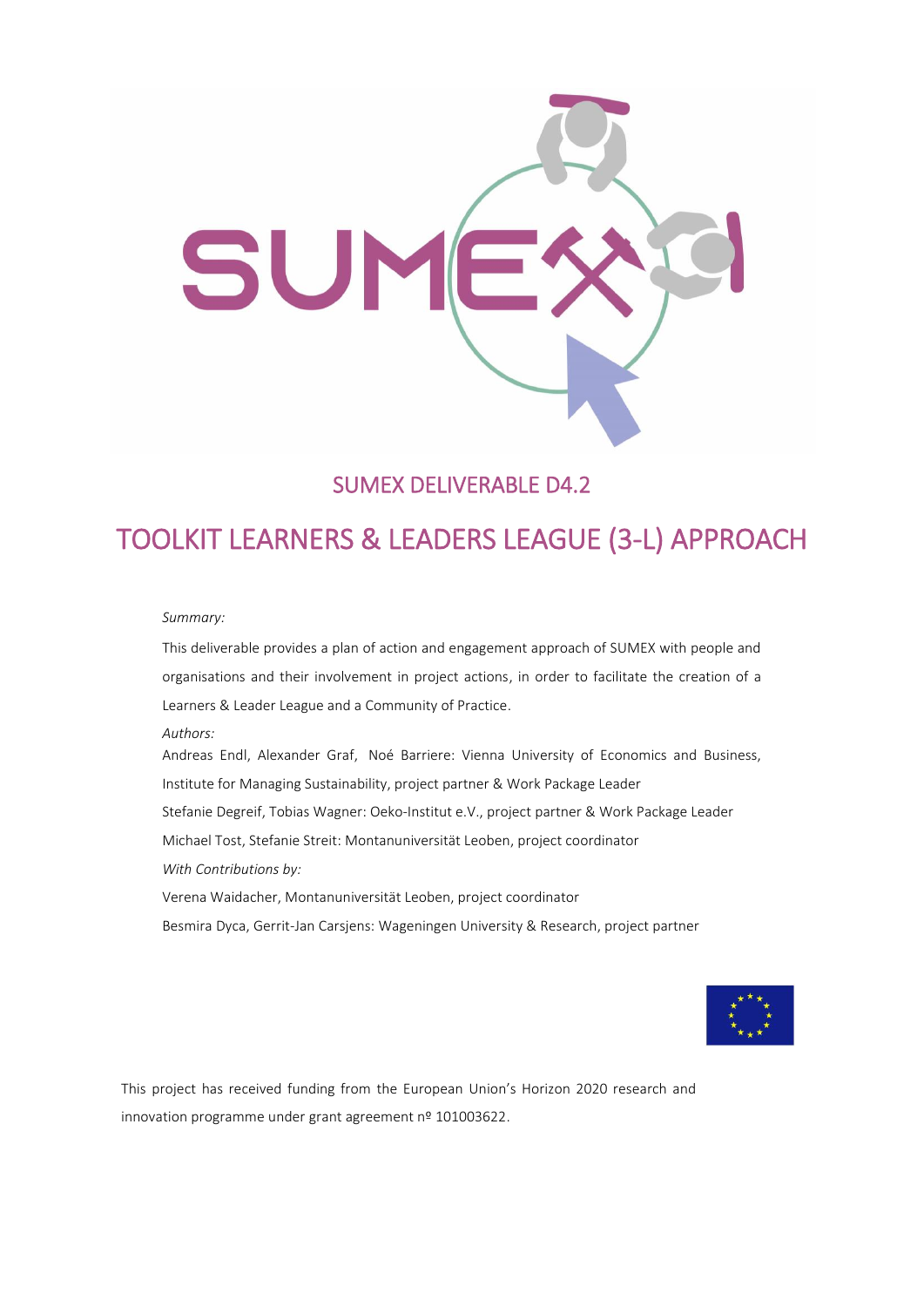

| Title:               |              | Toolkit Learners & Leaders League (3-L) Approach                                            |                                            |
|----------------------|--------------|---------------------------------------------------------------------------------------------|--------------------------------------------|
| Lead beneficiary:    |              | Vienna University of Economics and Business, Institute for Managing<br>Sustainability (WUW) |                                            |
| Other beneficiaries: |              | $\overline{\phantom{a}}$                                                                    |                                            |
| Due date:            |              | 30 November 2021                                                                            |                                            |
| Nature:              |              | Public                                                                                      |                                            |
| Diffusion:           |              | all Project Partners                                                                        |                                            |
| Status:              |              | Final                                                                                       |                                            |
| Document code:       |              | SUMEX WUW D 4.2 3L Approach                                                                 |                                            |
|                      |              |                                                                                             |                                            |
| Revision history*    | Author       | Delivery date                                                                               | Summary of changes and comments            |
|                      |              | (DD.MM.YYYY)                                                                                | (Include versions with major changes only) |
| Version 01           | Andreas Endl | 01.10.2021                                                                                  | Annotated table of contents                |
| Version 02           | Andreas Fndl | 15.11.2021                                                                                  | First revised draft                        |
| <b>Final version</b> | Andreas Endl | 30.11.2021                                                                                  |                                            |

This document reflects only the author's view and the European Commission is not responsible for any use that may be made of the information it contains.









ARCTIC CENTRE University of Lapland





FÉDÉRATION EUROPÉENNE DES GÉOLOGUES<br>EUROPEAN FEDERATION OF GEOLOGISTS<br>FEDERACIÓN EUROPEA DE GEÓLOGOS





 $\text{BOLIDEN}_{\text{Table of contents}}$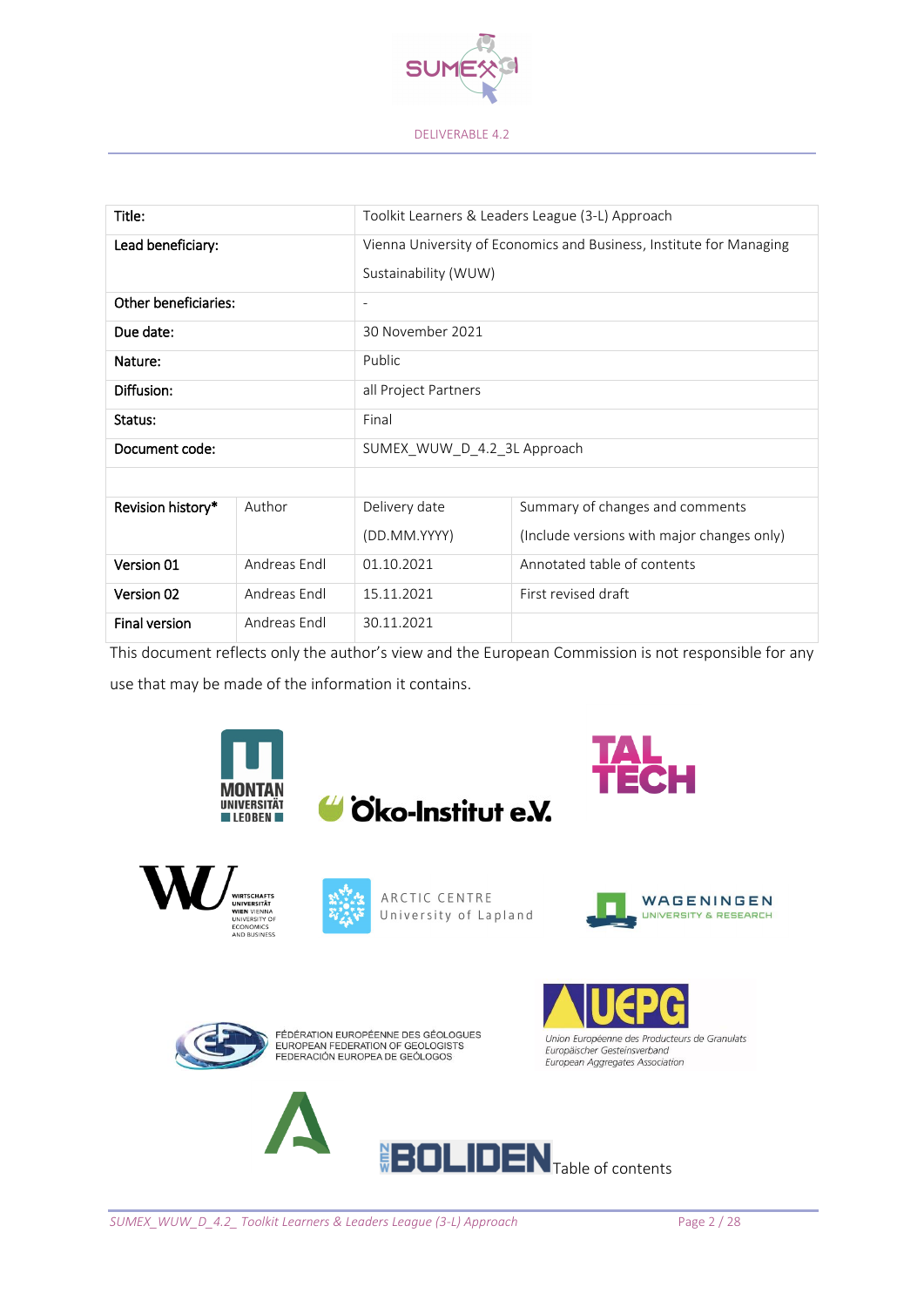

## FIGURES

|--|

## ABREVIATIONS

| 3L           | Leaners and Leaders League                         |
|--------------|----------------------------------------------------|
| CoMMER       | Council of Mining and Metallugy European Regions   |
| CoP          | Community of Practice                              |
| EU MS        | European Union Member State                        |
| <b>IMPEL</b> | European Union Network for the Implementation and  |
|              | Enforcement of Environmental Law                   |
| MIREU        | Horizon 2020 Project Mining and Metallurgy Regions |
|              | EU                                                 |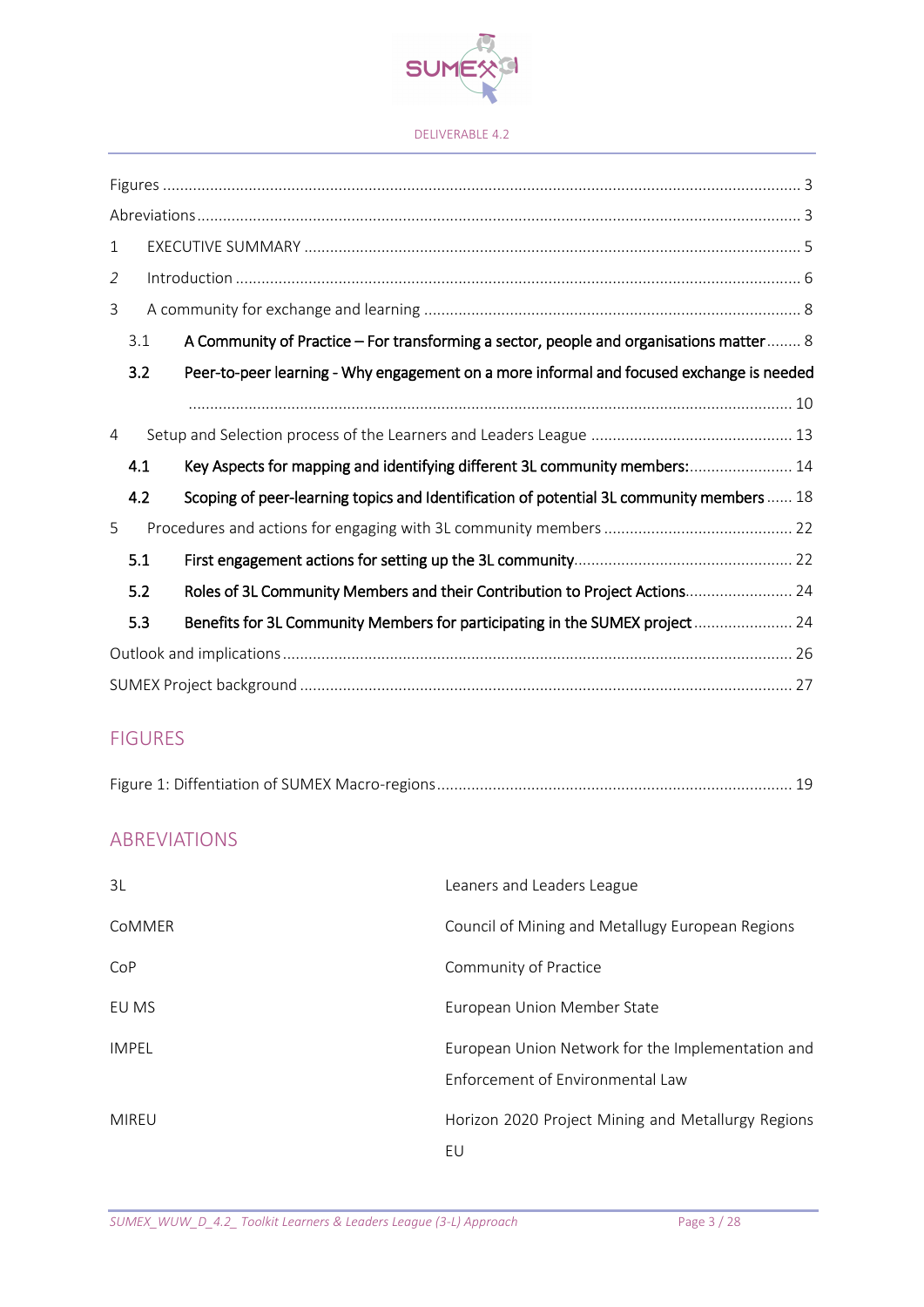

MOOC Massive Open Online Course

WP Work Package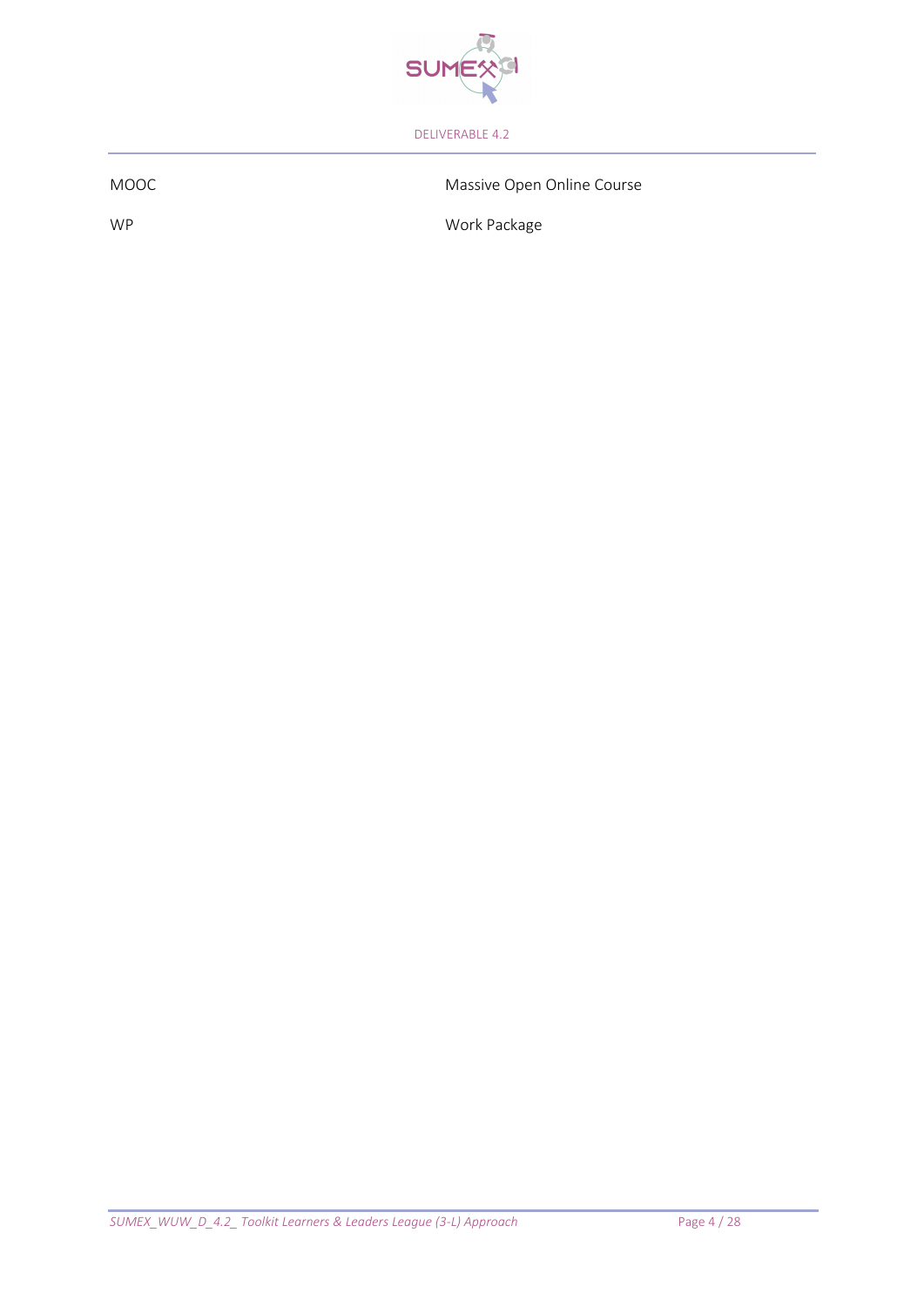

### 1 EXECUTIVE SUMMARY

The SUMEX project, conceptualised as an extractives sector community support and coordination project, has at its core a community of practitioners willing to engage in a sustainable development transition in the extractives sector. The purpose of this document is to provide a plan of action and engagement approach of SUMEX with people and organisations and their involvement in project actions.

While all target audiences will benefit from SUMEX actions, a smaller number of people and organisations - Learners and Leaders League (3L) community and Community of Practice (CoP) members - will benefit from the in-depth and informal learning and engagement components of the project. The CoP and particularly the 3L Community plays a fundamental part in the design and implementation of both the SUMEX Toolkit (WP4) as well as its physical exchange processes (WP5).

Since the selection of 3L members is crucial for several project actions, the project team engages into a transparent and multi-criteria process (such as gender-balance or topical and geographic relevance) for the selection, recruitment and, ultimately engagement with potential members of the 3L community.

Everybody is considered equally as a Learner and Leader in the context of sustainability transitions, however, differences exist with regards to level of knowledge, expertise, willingness to commit time and resources and institutional capacity to initiate change in organisations. The SUMEX project incentivises people to engage in its learning and exchange actions in a three-pronged approach: tools-centered, people-centered, and institutions-centered.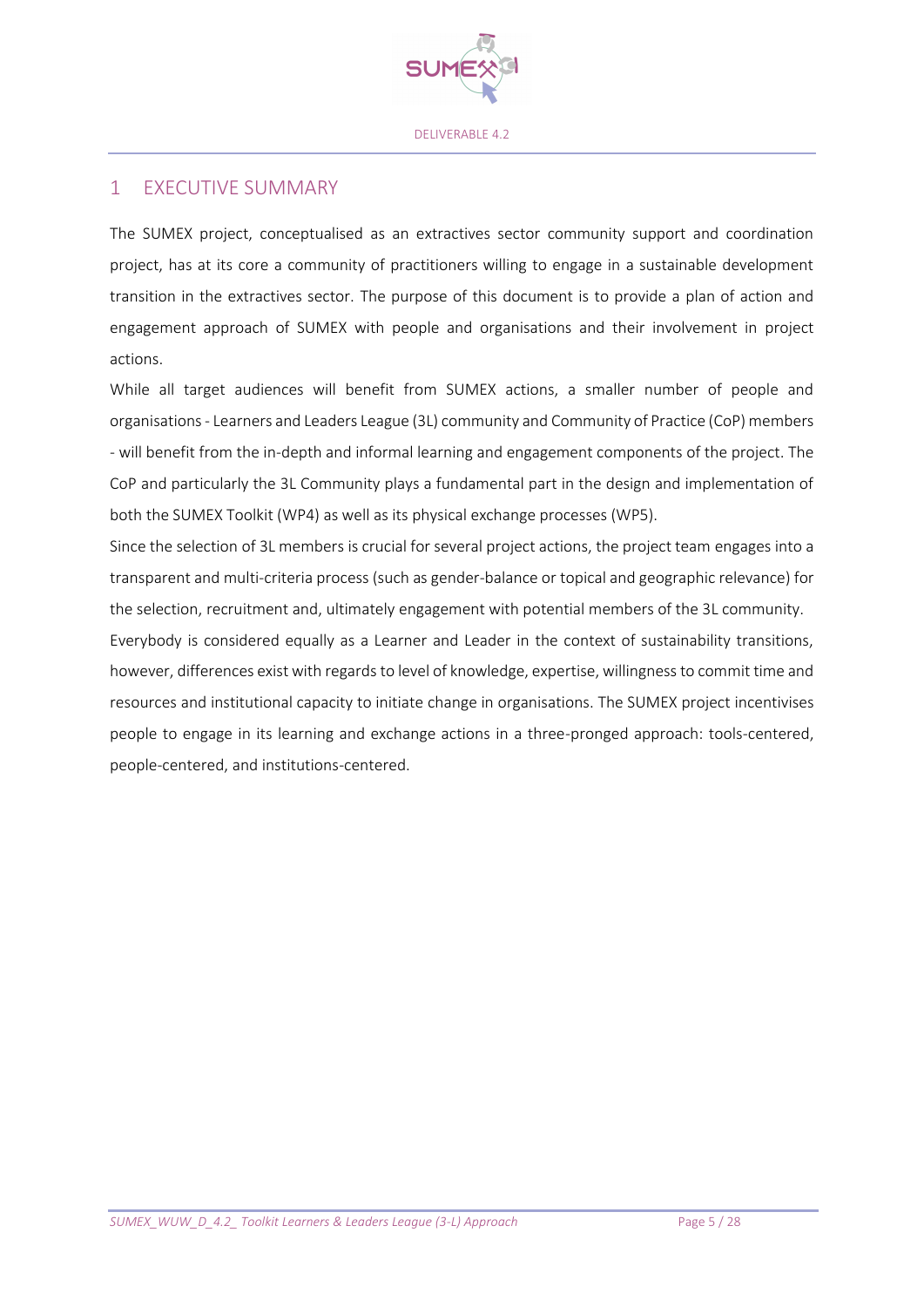

### *2* INTRODUCTION

The SUMEX project, conceptualised as an extractives sector community support and coordination project, has at its core a community of practitioners willing to engage in a sustainable development transition in the extractives sector. The purpose of this document is to provide a plan of action and engagement approach of the SUMEX project with people and organisations and their involvement in project actions. Consequently, this report summarises the SUMEX approach to a Community of Practice (CoP) as well as the Learners and Leaders League (3L) with regards to its purpose, relevant SUMEX actions, roles and benefits.

#### For the extractive sector sustainability transition, people and organisations matter

*"A happy life is one spent in learning, earning, and yearning." – Lillian Gish* However, due to the very contextual and site-specific nature of extractive sector practices, the differentiated and diverse institutional settings in different EU Member States, oftentimes conflictual nature of business interests and civil society engagement, makes forming a consistent, trustful and inclusive Community of Practice (CoP) a challenging task for the extractives sector. A CoP is a group of people and organisations that collaborate to find innovative solutions for complex problems such as in the case for sustainable extractive sector practices in the public and private sector.

While all target audiences will benefit from SUMEX actions, a smaller number of people and organisations (Learners and Leaders League community and CoP members) will benefit from the indepth and informal learning and engagement components of the project. Everybody is considered equally as a Learner and Leader in the context of sustainability transitions. Against this background, the Learners and Leaders League (3L) will form a group of people and organisations incentivising and facilitating the formation of a CoP and facilitating a transformation towards a sustainable extractive sector. The CoP and, particularly the 3L Community plays a fundamental part in the design and implementation of both the SUMEX Toolkit repository and learning component (WP4) as well as its physical learning and exchange processes (WP5).

### A more informal and focused exchange is needed

*"Tell me and I forget. Teach me and I remember. Involve me and I learn." –* [Benjamin Franklin](https://everydaypower.com/benjamin-franklin-quotes/) Central to the formation and establishment of the 3L Community and CoP are project actions targeting the exchange of knowledge among its members which in SUMEX is referred to as peer-to-peer learning.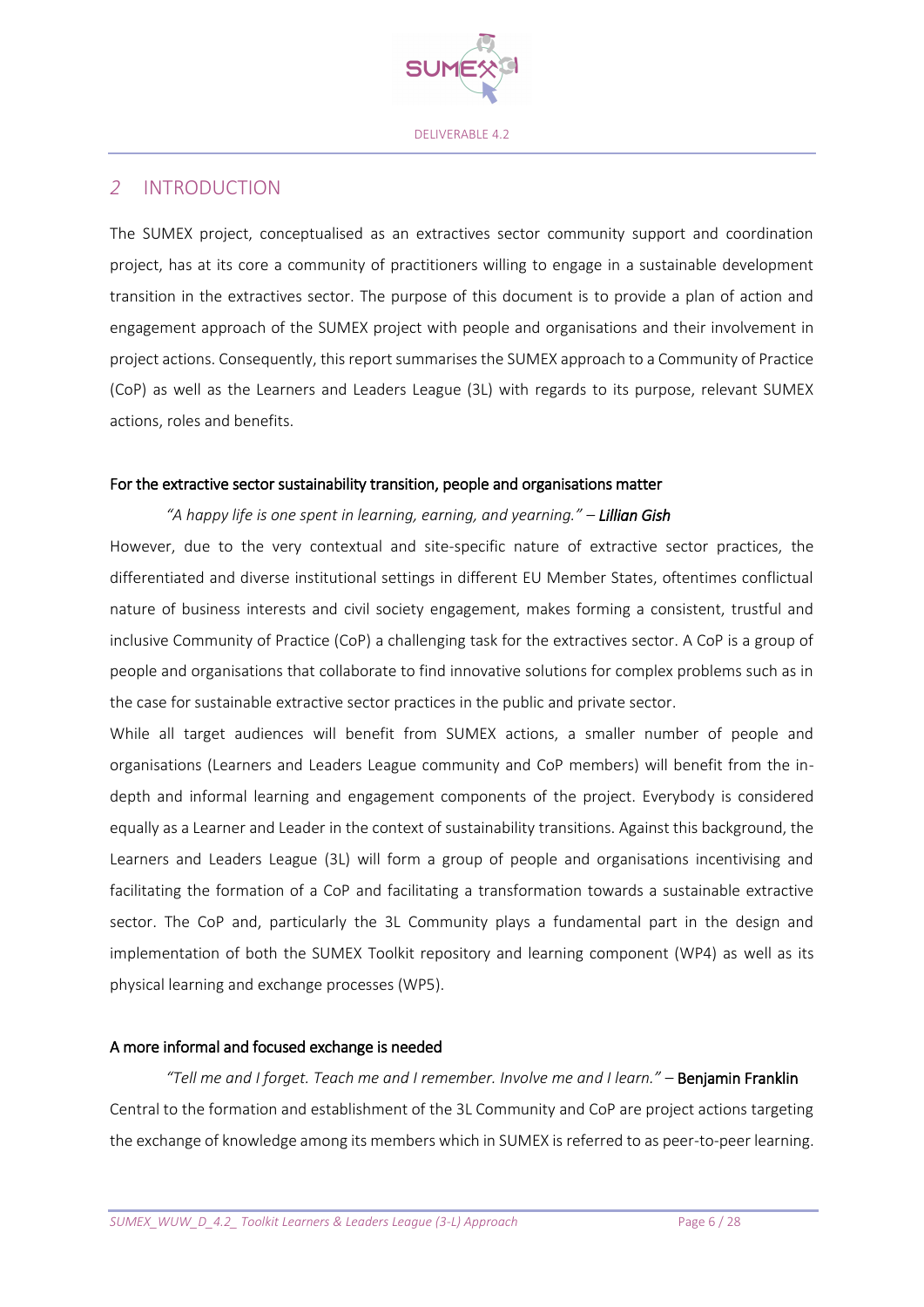

The peer learning approach is based on personal interactions among peers on physical and online platforms and utilises a case-study approach:

- Formation of a smaller group of people willing to more closely engage with the SUMEX Team applying a learner-centred process where interaction and exchange lies at the core of knowledge co-creation: SUMEX 3L community
- Exchange and learning formats in smaller and informal settings of CoP and 3L Community members: SUMEX Regional Workshops and digital learning webinars
- Outline the dynamics, challenges and factors hindering the uptake of good practices in real world applications based on two case studies: SUMEX Use cases

### A transparent approach for the establishment of the 3L community

*"A good teacher can inspire hope, ignite the imagination, and instill a love of learning."* – Brad

#### **Henry**

The selection of members for the 3L Community is a crucial element for the success of learning approaches, network and CoP formation, dissemination of results and, ultimately, facilitating change towards more sustainable extractive practices. Thus, the project team considers several factors and processes for the selection, recruitment and engagement with potential members of the 3L community. Key aspects for mapping and identifying different 3L community members (see chapter 4) comprise willingness, diverse stakeholder representation, geographic and regional spread, topical relevance, Gender-balance, differentiation between mining and quarrying, and proper conduct of business.

The respective roles of 3L Members to support SUMEX project actions comprise 1) advice for the operationalisation and topical spin in the respective Regional Workshop, 2) Input & co-development of the SUMEX Toolkit, and 3) wider dissemination of results and outreach to network partners.

### A nurturing setting for people to exchange and benefit from each other

*"Learning is not attained by chance, it must be sought for with ardor and attended to with* 

### *diligence". ―* Abigail Adams

Everybody is considered equally as a Learner and Leader in the context of sustainability transitions, however, differences exist with regards to level of knowledge, expertise, willingness to commit time and resources and institutional capacity to initiate change in organisations. The SUMEX project incentivises people to engage in its learning and exchange actions in a three-pronged approach: tools-centered, people-centered, and institutions-centered (see chapter 5). In a tools-centered approach learning and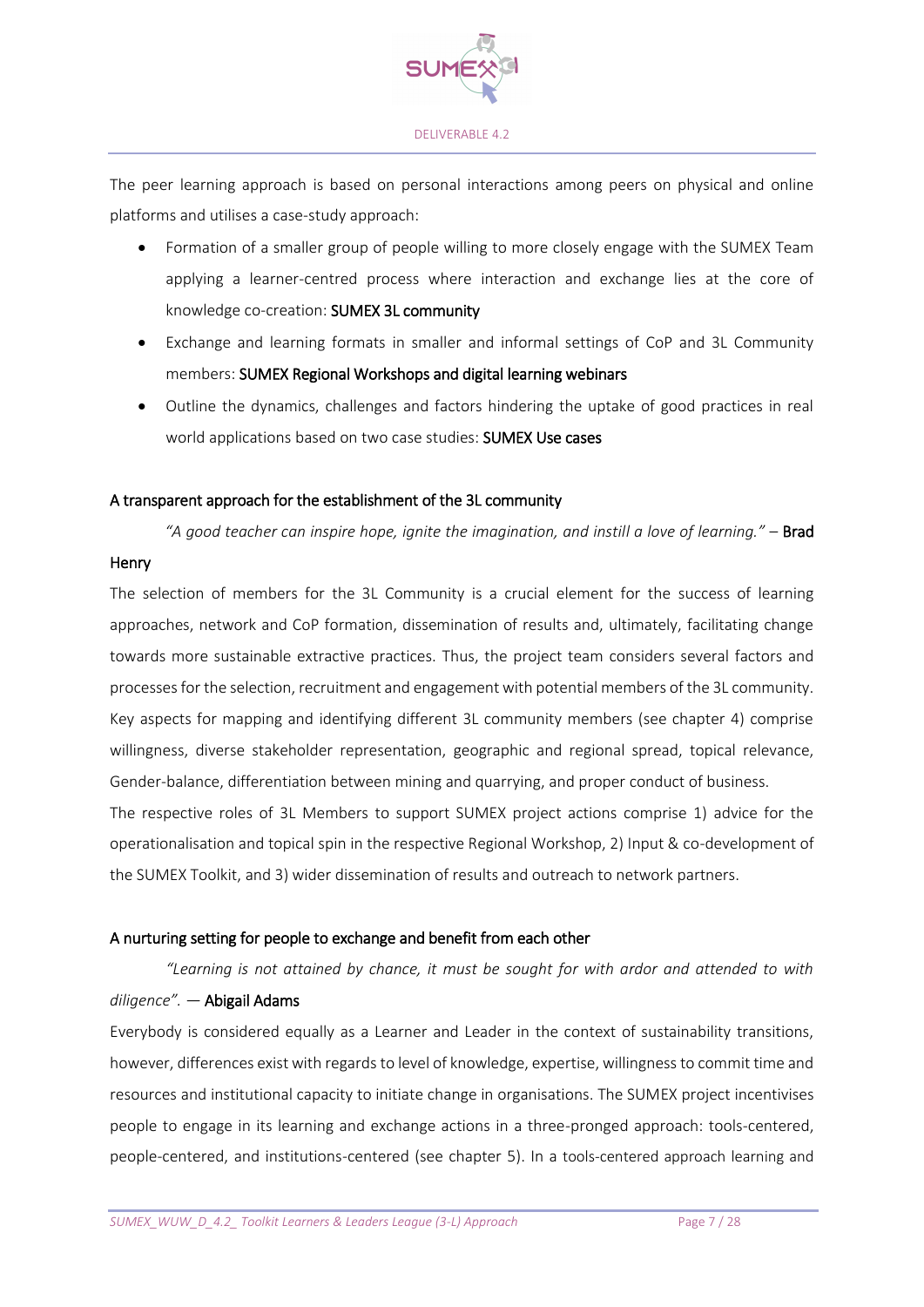

exchange exercises, in particular peer learning, per se can be a valuable approach to not only generate learning but also be a motivation for many people. A people-centered approach focuses on attaining visibility via different learning engagements and SUMEX Tools which is important for people to "get heard of" and find appreciation about their work routines and achievements. An institutions-centered approach enables organisations lacking financial and time resources to give their employees the chance to effectively engage in external learning activities such as SUMEX workshops and webinars.

## 3 A COMMUNITY FOR EXCHANGE AND LEARNING

SUMEX project, conceptualised as an extractives sector networking, discourse-oriented and capacity building project, has at its core a community of practitioners willing to engage in a sustainable development transition in the extractives sector. The SUMEX project does not aim at advancing innovations in the extractives sector per se, i.e. having an R&D&I impact in the sector, but rather seeks to guide future decision making and implementation of practices fostering a sustainable extractives sector in policy and industry alike. To this end, the project follows a number of activities: 1) mapping existing extractives sector stakeholders (D6.5, to be published soon on the [SUMEX website\)](https://www.sumexproject.eu/deliverables/), 2) practices with regards to its potential to transform the sector (WP2 and WP3), 3) facilitating stakeholder networking and community building, and 4) using dissemination channels tailored to specific target audiences. Due to the inherent nature of being a networking, discourse-oriented and capacity building project, the project's impact measurement focuses more on the latter aspects (i.e. community and network building and project outreach in the form of communication, knowledge sharing and learning).

## 3.1 A COMMUNITY OF PRACTICE – FOR TRANSFORMING A SECTOR, PEOPLE AND ORGANISATIONS MATTER

Due to the very contextual and site-specific nature of extractive sector practices, the differentiated and diverse institutional settings in different EU Member States, oftentimes conflictual nature of business interests and civil society engagement, makes forming a consistent, trustful and inclusive Community of Practice a challenging task for the extractives sector.

While the broader network & dissemination as well as publicly available SUMEX knowledge repository will be benefitting all target audiences to tap into the potential of learning from good practices and training materials compiled throughout the project's duration, only a limited number of people and organisations (3L community and CoP members) will benefit from the in-depth and informal learning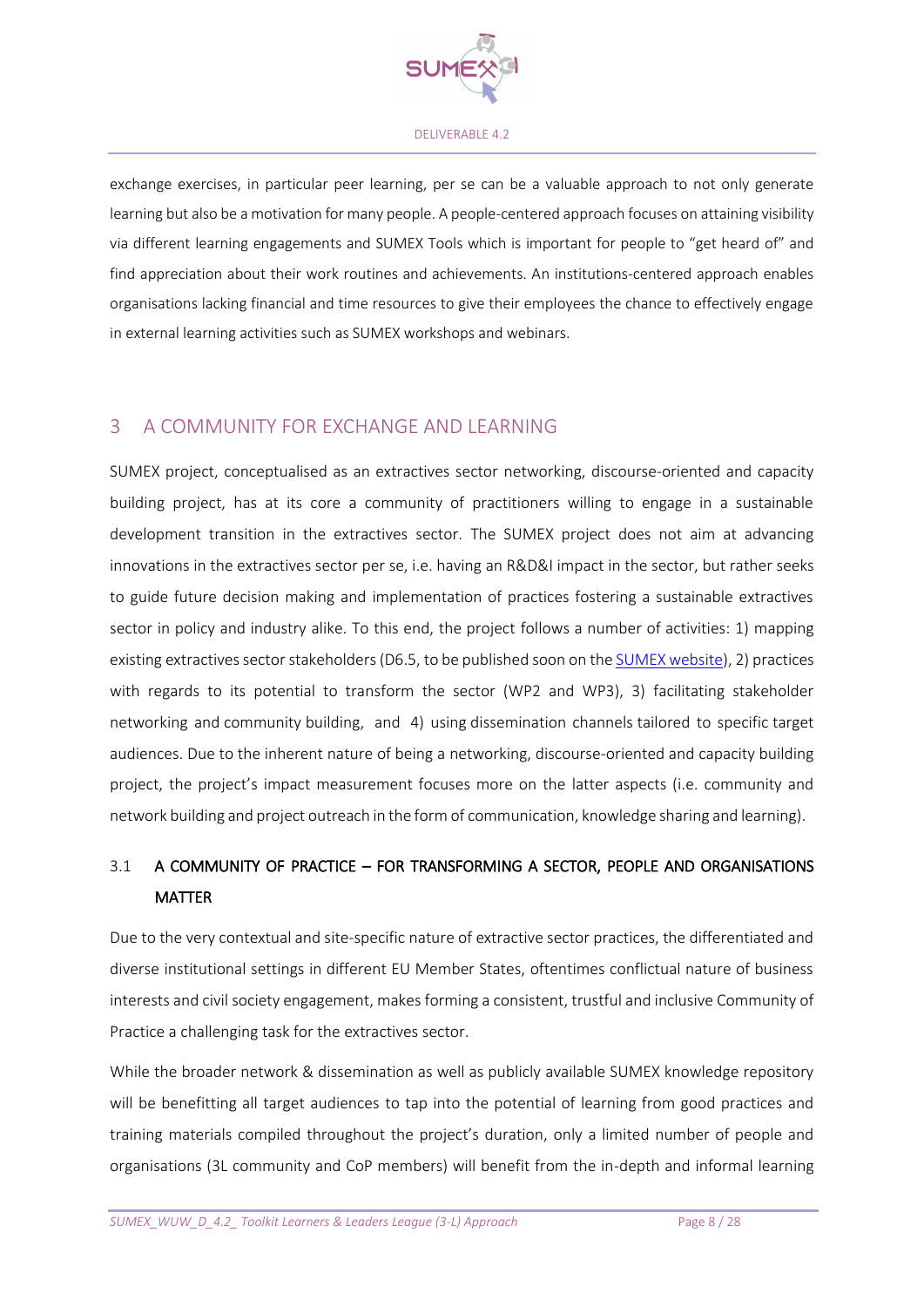

and engagement components of the project. However, the outcomes of 3L actions will be transformed and utilised for the elaboration of both educational, learning and training materials in the form of policy briefs, guidance documents as well as a Massive Open Online Course (MOOC), and, therefore available publicly and benefitting all target audiences. For the purpose of engaging with people and organisations with similar learning needs and organisational backgrounds as well as thematically narrowing down the focus, SUMEX will engage 3L and CoP members along the 5 topic areas, i.e. socio-economic and environmental impact assessments, land use planning, health and safety, reporting official statistics, permitting processes / policy integration.

Learners and Leaders League (3L) Members: In the SUMEX project the establishment of a Community of Practice (CoP) is key for the overall success for both the setup and design of learning and engagement actions. Against this background, the 3L community will form a group of people and organisations incentivising and facilitating the formation of a CoP and facilitating a transformation towards a sustainable extractive sector. They will be instrumental in designing Toolkit features as well as guiding topic development for 3L actions and exchange among practitioners in peer learning settings (i.e. supporting elaboration of use cases in WP4 as well as initiating 3L actions).

Community of Practice (CoP) members: Communities of Practice (CoP) are groups of people and organisations that collaborate to find innovative solutions for complex problems. In the case of the sustainable extractive sector these are practices in the public and private sector. CoPs form 1) a /technical/functional / professional domain (their ties and relations are not merely formed by a club of friends or a network of connections between people, but rather have an identity defined by a shared interest and set of competences), and 2) form a community (members engage in joint activities and build relationships that enable them to learn from each other); and 3) a practice (members are practitioners with a shared repertoire of experiences, stories, tools and ways of addressing recurring problems).

In the context of the SUMEX Toolkit, the CoP members represent the entirety of people and organisations benefitting from 1) SUMEX 3L actions as well as 2) accompanying educational, learning and training materials. SUMEX Toolkit (WP4) and Peer learning actions (WP5) (henceforth summarised as 3L actions) will target CoP members on various actions.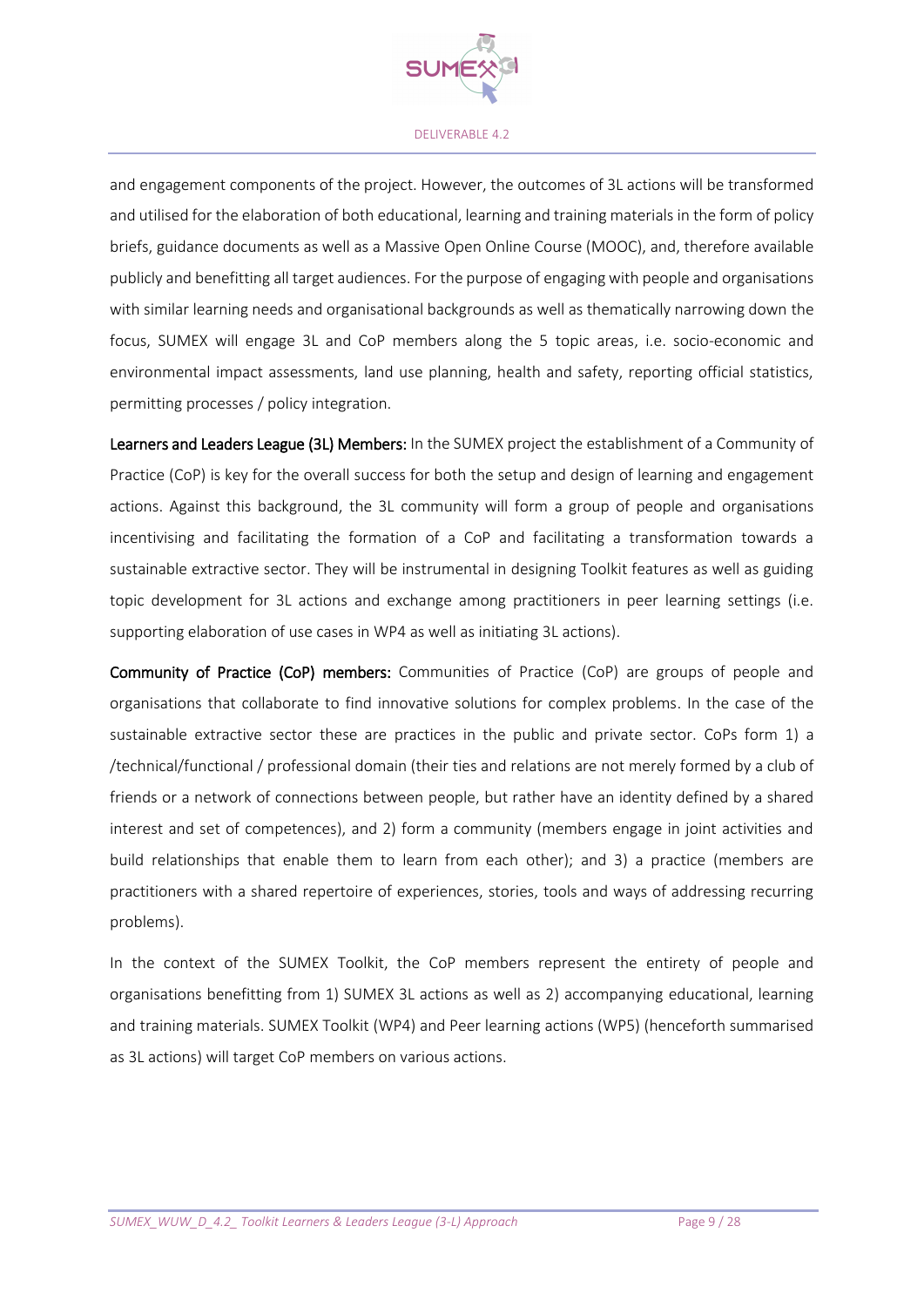

## 3.2 PEER-TO-PEER LEARNING - WHY ENGAGEMENT ON A MORE INFORMAL AND FOCUSED EXCHANGE IS NEEDED

Central to the formation and establishment of the 3L Community and CoP are project actions targeting the exchange of knowledge among its members which in SUMEX is referred to as peer learning. Peer learning is commonly defined as a 'two-way reciprocal learning activity' in which learning should be "mutually beneficial and involve the sharing of knowledge, ideas and experience between the participants". <sup>1</sup> Peers are defined as equals in, for example, position (e.g. national policy makers), or individuals that are brought together by a shared practice (e.g. communities of practice). <sup>2</sup> Peers learn extensively by explaining their ideas to others, working collaboratively with others, giving and receiving feedback, and evaluating their own learning.<sup>3</sup>

#### Box-text: Learning VS Teaching

**.** 

The SUMEX learning approaches apply a method of peer learning that is different from a 'traditional learning setting'. A peer learning event (e.g. physical workshop, webinar etc) focuses on the process of knowledge exchange amongst participants as opposed to a 'traditional' approach of a few presenters sharing their knowledge (information dissemination). Hence, peer learning entails the utilisation of ˈthe knowledge present in the roomˈ instead of a handful of 'lecturers' teaching a group of students. In order to facilitate this process of 'knowledge exchange' peer learning actions use 'collaborative learning' exercises such as table discussions, interactive mapping exercises and group work, to name a few, which can be equally applied, but with different conditions, in physical and digital settings.

 $1$  Boud, D., Cohen, R., & Sampson, J. (Eds.). (2001). Peer learning in higher education: learning from & with each other. London : Sterling.

<sup>&</sup>lt;sup>2</sup> Wenger, E. (2000). Communities of Practice and Social Learning Systems. Organization, 7(2), 225–246. https://doi.org/10.1177/135050840072002

<sup>&</sup>lt;sup>3</sup> Pisano, U., Berger, G. (2016), Exploring Peer Learning to Support the Implementation of the 2030 Agenda for SD, ESDN Quarterly Report, ed. 40, April.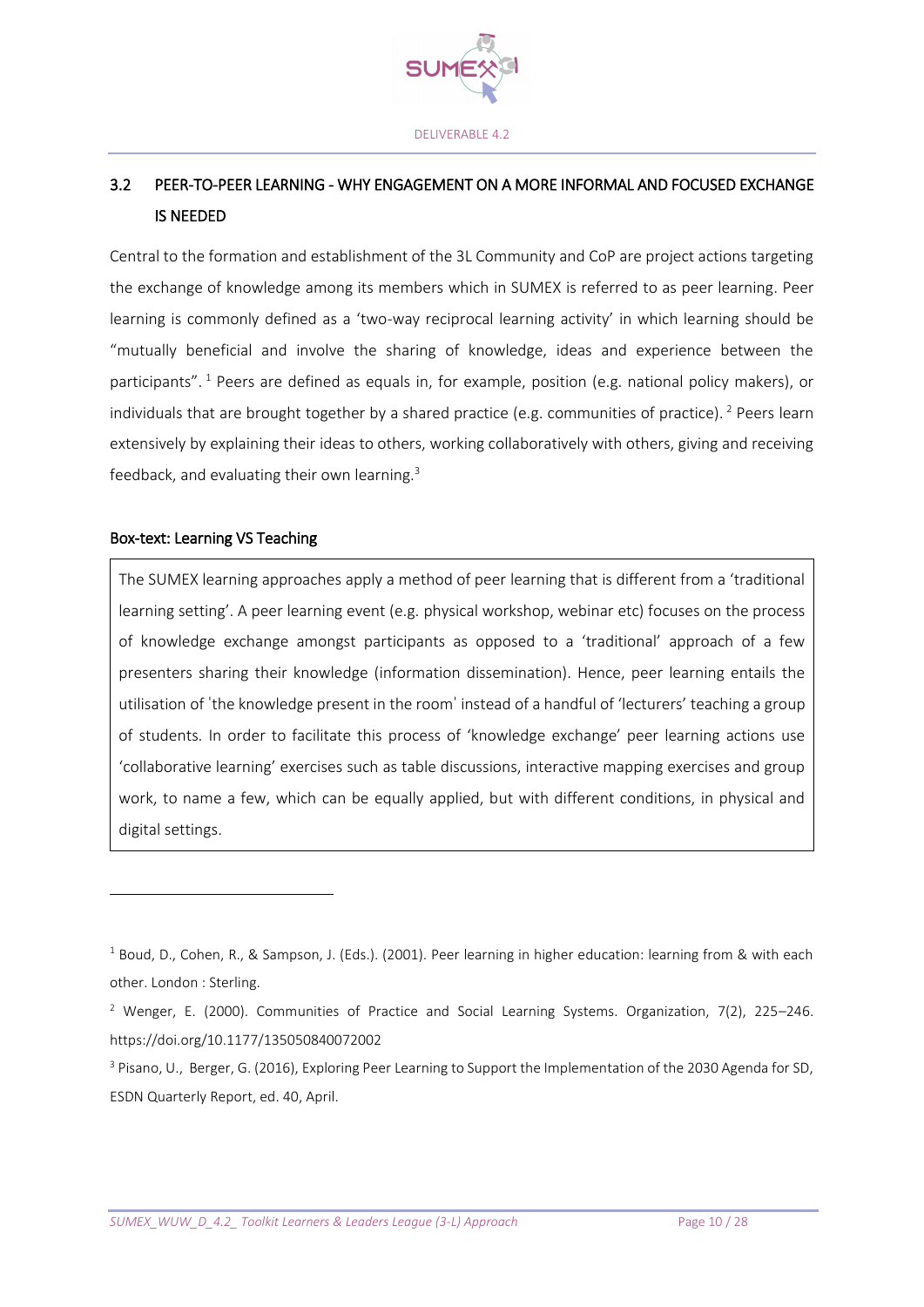

The peer learning approach is based on personal interactions among peers on physical and online platforms. Peers will share their knowledge and personal experiences about their daily work routines, SUMEX cases as well as other information they find relevant. Thus, the co-creation of knowledge at the peer learning events will happen directly and verbally through different facilitation formats. This is supported by the approach in SUMEX, which focuses on:

- Formation of a smaller group of people willing to engage more closely with the SUMEX Team, applying a learner-centred process where interaction and exchange lies at the core of knowledge construction<sup>4</sup>: the **SUMEX 3L-community.** This also goes in line with the definition of case learning as a learner-centred process where interaction and exchange lies at the core of knowledge construction<sup>5</sup>. Thus, case learning is often solution-oriented and strives to operationalise success-factors and challenges. The selection pool for members of the 3L will first be defined by the SUMEX team and different SUMEX focus areas for which events will be organised. The chosen SUMEX focus area for an event will further influence the selection of 3L members. It is important to select participants that can 1) clearly benefit from learning from one or more of the SUMEX focus areas at the event, and 2) contribute to the workshop by sharing their knowledge and experience of relevant practices in their organisations and daily work routines. The most important aspect to consider for inviting people and organisations to the 3L community is how to capture their interests in participating with SUMEX and at the event. Clearly communicating the expected benefits from participating in the 3L and at SUMEX events is important to generate interest of these persons and organisations.
- Exchange and learning formats in smaller and informal settings of CoP and 3L Community members: SUMEX Regional Workshops and digital learning webinars are peer learning events, where participants can benefit from the SUMEX peer learning approach along specific topic's spin (see section 4). The goal of the peer learning events is to foster exchange between stakeholders, experts and actors demonstrating examples of good practice in the extractives

**.** 

<sup>4</sup> Jonassen, D.H. and Hernandez-Serrano, J., (2002) Case-based reasoning and instructional design: Using stories to support problem solving. *Educational Technology Research and Development*, *50*(2), pp.65-77.

<sup>&</sup>lt;sup>5</sup> Jonassen, D.H. and Hernandez-Serrano, J., (2002) Case-based reasoning and instructional design: Using stories to support problem solving. *Educational Technology Research and Development*, *50*(2), pp.65-77.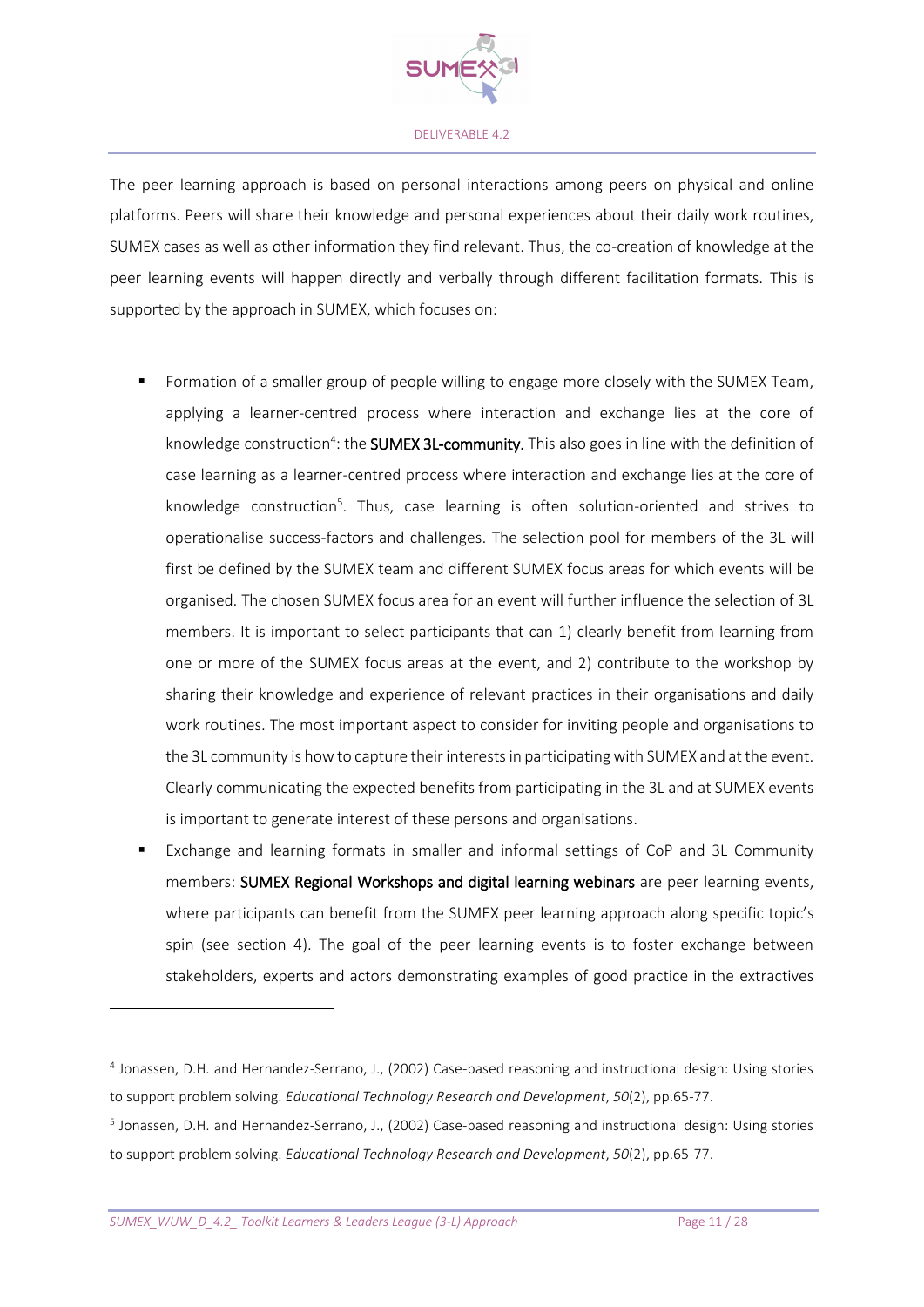

sector. Additionally, it is an opportunity for participants to share informal knowledge and personal experiences. As an outcome of these events, the participants are equipped with new knowledge and solutions which they can transfer and implement in their organisation to resolve specific challenges and reform certain practices.

Investigating and discussing concrete examples and applications that are relevant for challenges of different practitioners in which context case learning is often solution-oriented and strives to operationalise success-factors and challenges in order to 'solve' a specific challenge at hand<sup>6</sup>: SUMEX Use Caseswill outline the dynamics, challenges and factors hindering the uptake of good practices in real world applications based on two case studies (see D3.1, to be released on the [SUMEX website\)](https://www.sumexproject.eu/deliverables/). Furthermore, documents for good practice learning and training materials, containing an in-depth elaboration of SUMEX Use Cases and their good practice elements such as framework conditions, success factors and barriers for transferability.

The peer learning approach in SUMEX is based on vast previous experience of the project team in projects such as MIN-GUIDE, MinLand as well as RE-SOURCING and conceptual as well as practical approaches grounded in work on the Effective Institutions Platform's (EIP) *A Guide to Peer-to-Peer Learning – How to make peer-to-peer support and learning effective in the public sector*, as well as the European Sustainable Development Network's (ESDN) quarterly report on *Exploring Peer Learning to Support the Implementation of the 2030 Agenda for Sustainable* Development, and recent approaches applied in the MinLand "Common approach for peer learning and good practice guidance" and the RE-SOURCING "Common approach for peer learning and good practice guidance"<sup>7</sup>.

**.** 

<sup>6</sup> Shapiro, B. P. (1984). *Hints for case teaching*. Harvard Business School, 9-585-012

 $^7$  The WUW SUMEX project team has already applied the knowledge exchange and co-production approach in several forms of policy and stakeholder dialogues in European-wide policy networks (European Sustainable Development Network) and EU funded projects like MIN-GUIDE, Minland, RE-SOURCING COBALT, RESPONDER. The project team has long-time experiences in process design for stakeholder dialogues and knowledge co-production, event facilitation[: Endl, A., Berger, G., Gottenhuber, S.](https://www.minland.eu/wp-content/uploads/D6_1_Minland_Approach_for_Good_Practice_and_Peer%20learning.pdf)  [\(2018\). Minland Common Approach for peer learning and good practice guidance;](https://www.minland.eu/wp-content/uploads/D6_1_Minland_Approach_for_Good_Practice_and_Peer%20learning.pdf) [Pisano, U., Berger, G. \(2016\), Exploring Peer](https://www.sd-network.eu/quarterly%20reports/report%20files/pdf/2016-April-Exploring_Peer_Learning_to_support_the_implementation_of_the_2030_Agenda_for_SD.pdf)  [Learning to Support the Implementation of the 2030 Agenda for SD, ESDN Quarterly Report, ed. 40, April;](https://www.sd-network.eu/quarterly%20reports/report%20files/pdf/2016-April-Exploring_Peer_Learning_to_support_the_implementation_of_the_2030_Agenda_for_SD.pdf) MIN-GUIDE website: <https://cordis.europa.eu/project/id/689527/de>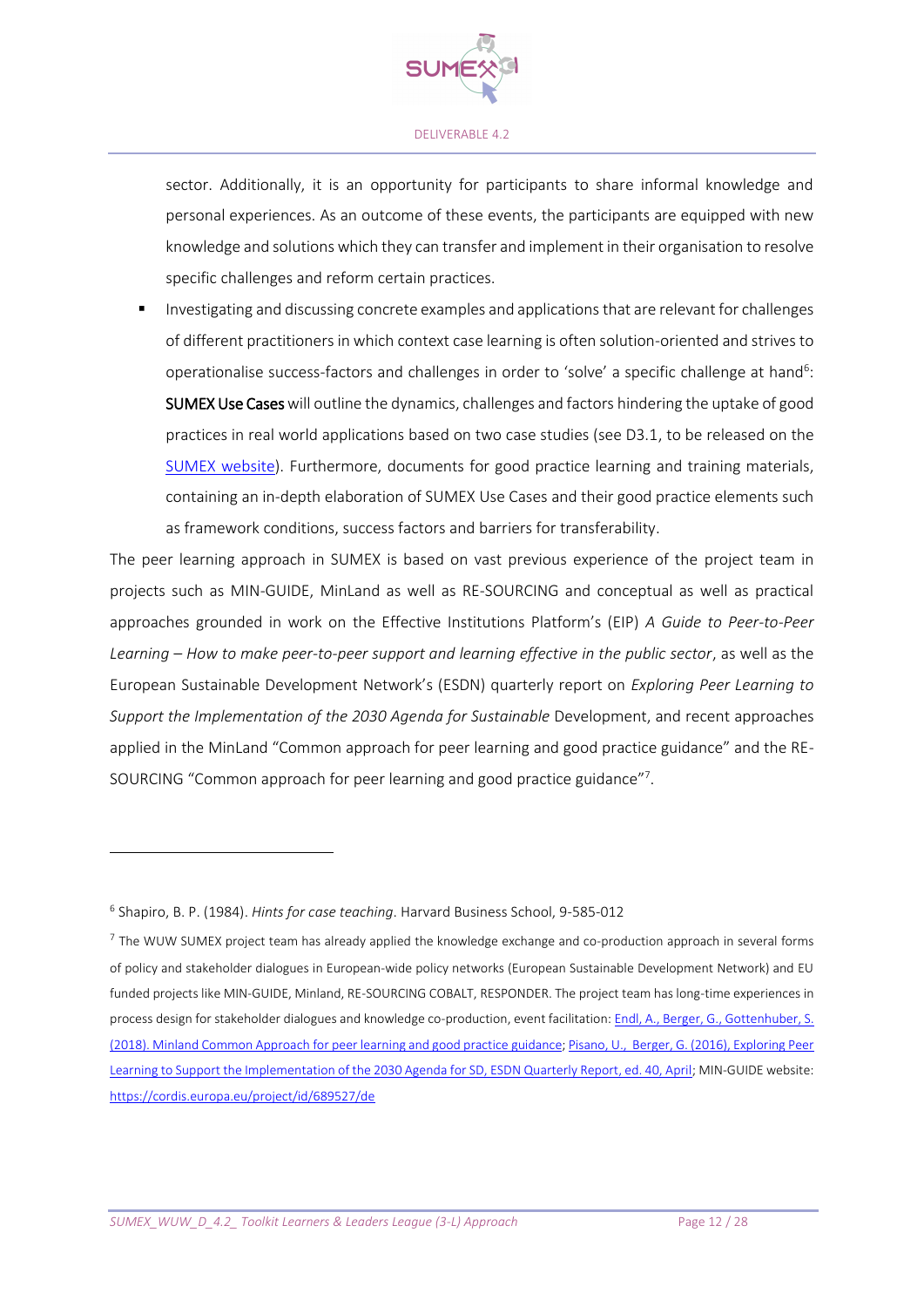

### 4 SETUP AND SELECTION PROCESS OF THE LEARNERS AND LEADERS LEAGUE

The selection of members for the 3L Community is a crucial element for the success of learning approaches, network and CoP formation, dissemination of results and, ultimately, facilitating change towards more sustainable extractive practices. Therefore, careful consideration is given to the selection, recruitment and engagement with potential members of the 3L Community. In the following paragraphs, the SUMEX Team provides the baseline and general understanding for this process and, therefore enables a transparent perspective on SUMEX work processes and the establishment of the 3L Community.

The identification of a 3L Community and mapping of learning needs informs the design and selection of its members and important project topical decisions for primary engagement and learning processes. The CoP and, particularly the 3L Community plays a fundamental part in the design and implementation of both the SUMEX Toolkit repository and learning component (WP4) as well as its physical learning and engagement processes (WP5). The elaboration of the management approach on the 3L is supported by the initial stakeholder mapping (WP6, D6.5, to be soon released on th[e SUMEX website\)](https://www.sumexproject.eu/deliverables/) and consecutive work on the e-learning design will facilitate the setup of a CoP and in parallel will support the design and implementation of the learning component of the SUMEX Toolkit as well as the Regional Workshops for peer learning.

For that purpose, the SUMEX project is able to draw on extensive networks: partner organisations or informal networks and multiplier organisations such as business associations (e.g. UEPG) or official platform networks (informal network of mining authorities) or via past project networks (i.e. H2020 Project MIN-GUIDE National Focal Points, NFPs i.e. public administrators working on mineral policy design in EU MS; or H2020 INTRAW project and its later instigation of the International Raw Material Observatory and its Board of Members) to set up the 3L community.

While the extractive sector is commonly heavily influenced by industry stakeholder actions and views, other stakeholders also play an influential role in defining and shaping the sustainability agenda in the extractives sector: Governments and public authorities play an ever-increasing role in shaping rules that guide behaviours of companies and their innovation activities [\(MIN-GUIDE D1.3\)](https://ec.europa.eu/research/participants/documents/downloadPublic?documentIds=080166e5bf9b150c&appId=PPGMS), while in particular land use planning and permitting authorities play a key role in securing transparent and fair access to land resources such as mineral raw materials [\(MinLand D6.2\)](https://www.google.com/url?sa=t&rct=j&q=&esrc=s&source=web&cd=&ved=2ahUKEwiV3M6rn7b0AhXUQeUKHc3DC7IQFnoECAUQAQ&url=https%3A%2F%2Fwww.minland.eu%2Fwp-content%2Fuploads%2FD6.2_Final-Manual_final-online-submission_6-12-2019.pdf&usg=AOvVaw3zTZmk-nCVFw0n-kY9mv1g). At the same time civil society organisations, and, in particular, environmental NGOs and citizens groups, continue to play an ever-important role in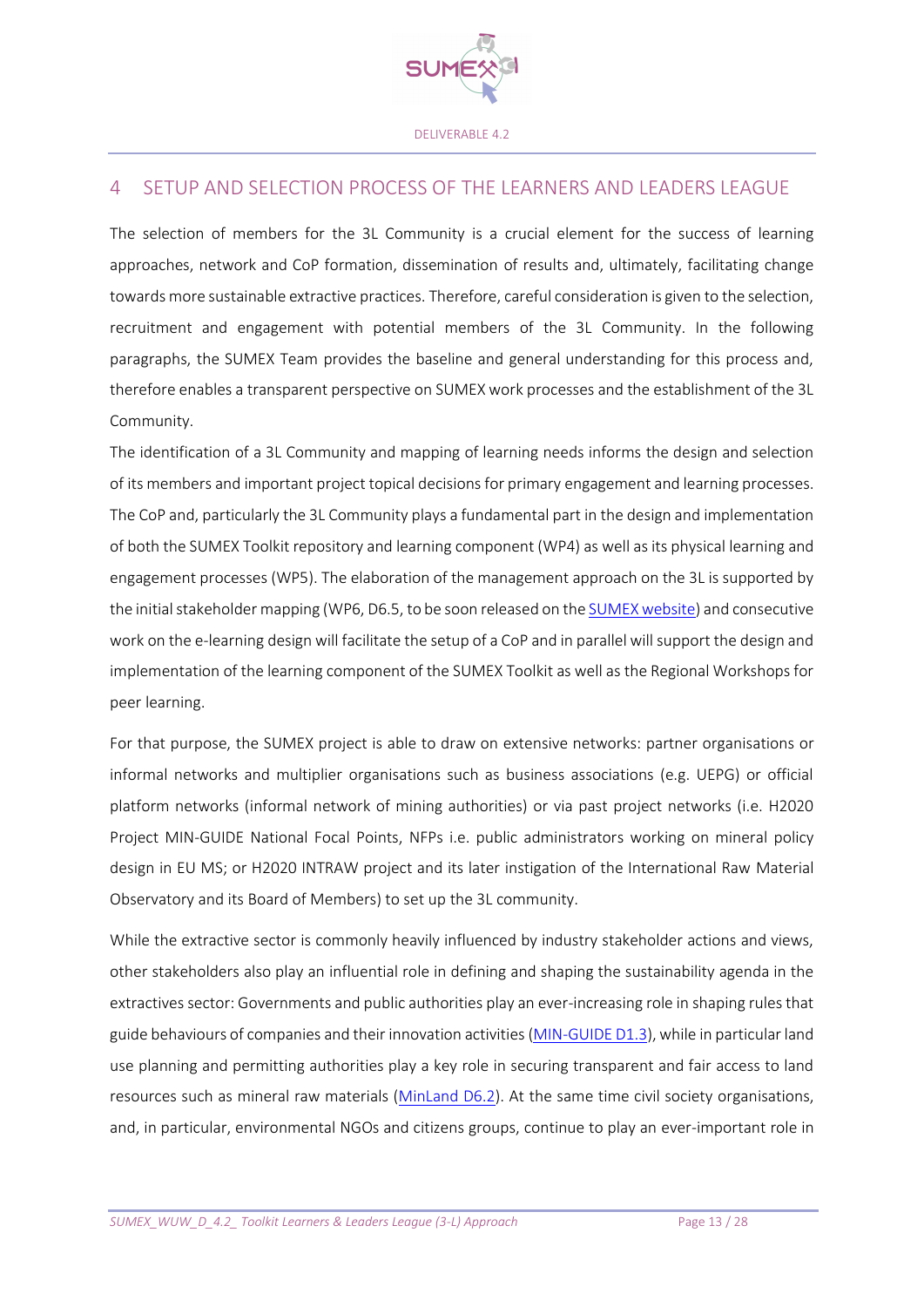

pushing the industry performance towards more sustainable practices or highlighting problematic approaches and practices [\(MIREU D4.3,](https://mireu.eu/system/files/2021-05/Deliverable%204.3_2021-05-19_2791.pdf) [MinLand D6.2\)](https://www.google.com/url?sa=t&rct=j&q=&esrc=s&source=web&cd=&ved=2ahUKEwiV3M6rn7b0AhXUQeUKHc3DC7IQFnoECAUQAQ&url=https%3A%2F%2Fwww.minland.eu%2Fwp-content%2Fuploads%2FD6.2_Final-Manual_final-online-submission_6-12-2019.pdf&usg=AOvVaw3zTZmk-nCVFw0n-kY9mv1g).

The work on identifying potential persons and organisations for the 3L Community will be based on the internal stakeholder mapping (D6.5). The following networks and organisations are considered examples and potential candidates for the 3L Community:

CoMMER & H2020 Project MIREU: The Council of Mining and Metallurgy European Regions (CoMMER) will be embedded as a Task Force within the European Regions Research and Innovation Network (ERRIN), a well-established Brussels-based network of more than 120 regions, most of whom are represented by their Brussels' offices.

Network of EU MS Mining Permitting Authorities: The Heads of European Member States Mining permitting authorities form an informal network for exchange on permitting issues around extractive activities.

IMPEL - European Union Network for the Implementation and Enforcement of Environmental Law: As an international non-profit association of the environmental authorities of the European Union Member States, the network has access to all practitioners working on inspection of mining and quarrying sites in EU MS. With its actions to ensure effective application of environmental legislation via awareness raising, capacity building, peer review, exchange of information and experiences on implementation, IMPEL would greatly benefit from SUMEX actions targeting the extractives sector on aspects of environmental performance.

#### 4.1 KEY ASPECTS FOR MAPPING AND IDENTIFYING DIFFERENT 3L COMMUNITY MEMBERS:

Against this background, there are several key considerations the SUMEX project takes into account when recruiting members to its 3L Community.

• Willingness to support the SUMEX project and sustainability transition in the extractives sector:

Stakeholders willing to "go the extra mile" to participate in the transition towards a sustainable extractive sector (see D1.2 SUMEX sustainability approach), are most welcome to join the 3L Community. Furthermore, with its tailor-made outreach and networking actions as well as targeted invitation approach communicating benefits of 3L participation of promising and influential members, the SUMEX project will effectively engage and recruit members for the 3L Community.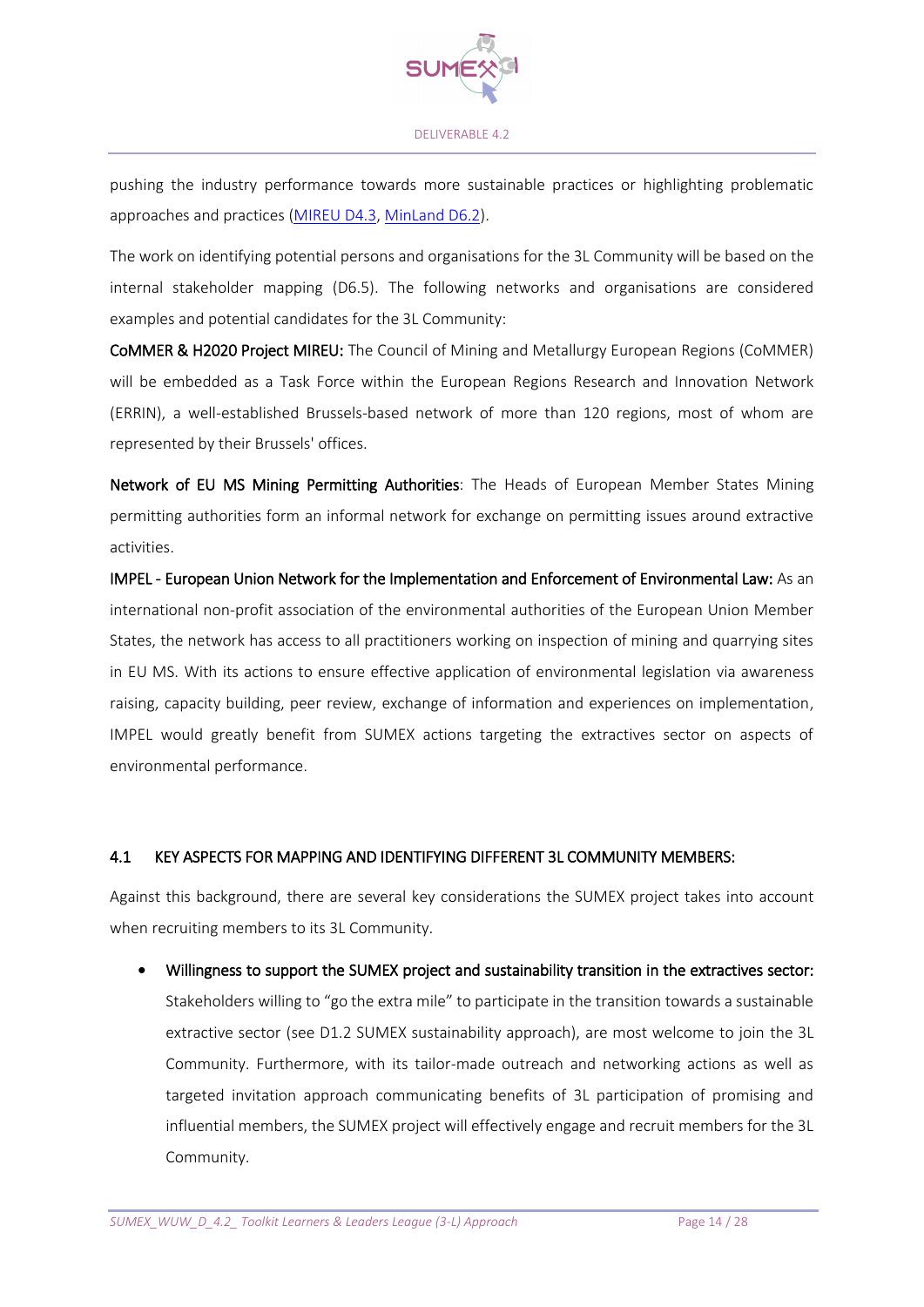

- A multi-stakeholder perspective on a sustainable extractive sector: All stakeholders are relevant in a transition towards a sustainable extractive sector: Public authorities, industry, research & consulting, and civil society organisations. Some stakeholders however, play a direct role in changing practices such as civil servants working on the design of mineral and land use planning policy, public authorities and municipalities responsible for implementation of policy and procedures or industry stakeholders deploying technologies or management approaches. Due to its focus on the regulatory system and procedures of mineral and related policy areas (e.g. LUP) special emphasis will be given to public authorities on the regulatory as well as procedural and implementation part. The stakeholder taxonomy in D6.5 clearly differentiates different systems that play a role for effectively managing sustainability transitions. Against that background "Economic", "Political" and "Civil Society" system stakeholders are considered as key stakeholders in this regard and will be helpful for identifying respective practitioners (people and organisations) engaging in exchange on sustainable extractive practices. The "knowledge" system stakeholders, of which the SUMEX consortium and outputs are a part of, set the framework conditions for an effective and facts-based approach in any peer learning setting.
- Geographic and regional composition: The SUMEX learning actions are targeting 4 macroregions (see section 4 for more details on the rationale) in Europe. Therefore, the 3L Community should represent different stakeholder groups and practitioners active and situated within these macro-regions. According to a split of different stakeholder groups the SUMEX teams aims for one representative from public policy (authority and/or ministry), industry, CSO for each region, respectively.
- Topical Relevance for peer-learning & SUMEX focus areas: The 4 Regional Workshops cover different SUMEX focus areas (see section 4). 3L Community members should be actively working in these areas relevant for the respective Regional Workshop.
- Gender-balance of the overall 3L community and the regional split: Contributing to the SDGs, where gender equality is a cross-cutting theme to all 17 SDGs, and in particular for SDG 5 (Gender Equality), the SUMEX team will strive to reach a gender balance wherever possible in the identification and recruitment of 3L Community members. This will be particularly relevant when discussing gender specific impacts of health and safety and other employment regulation or practices in the extractives sector.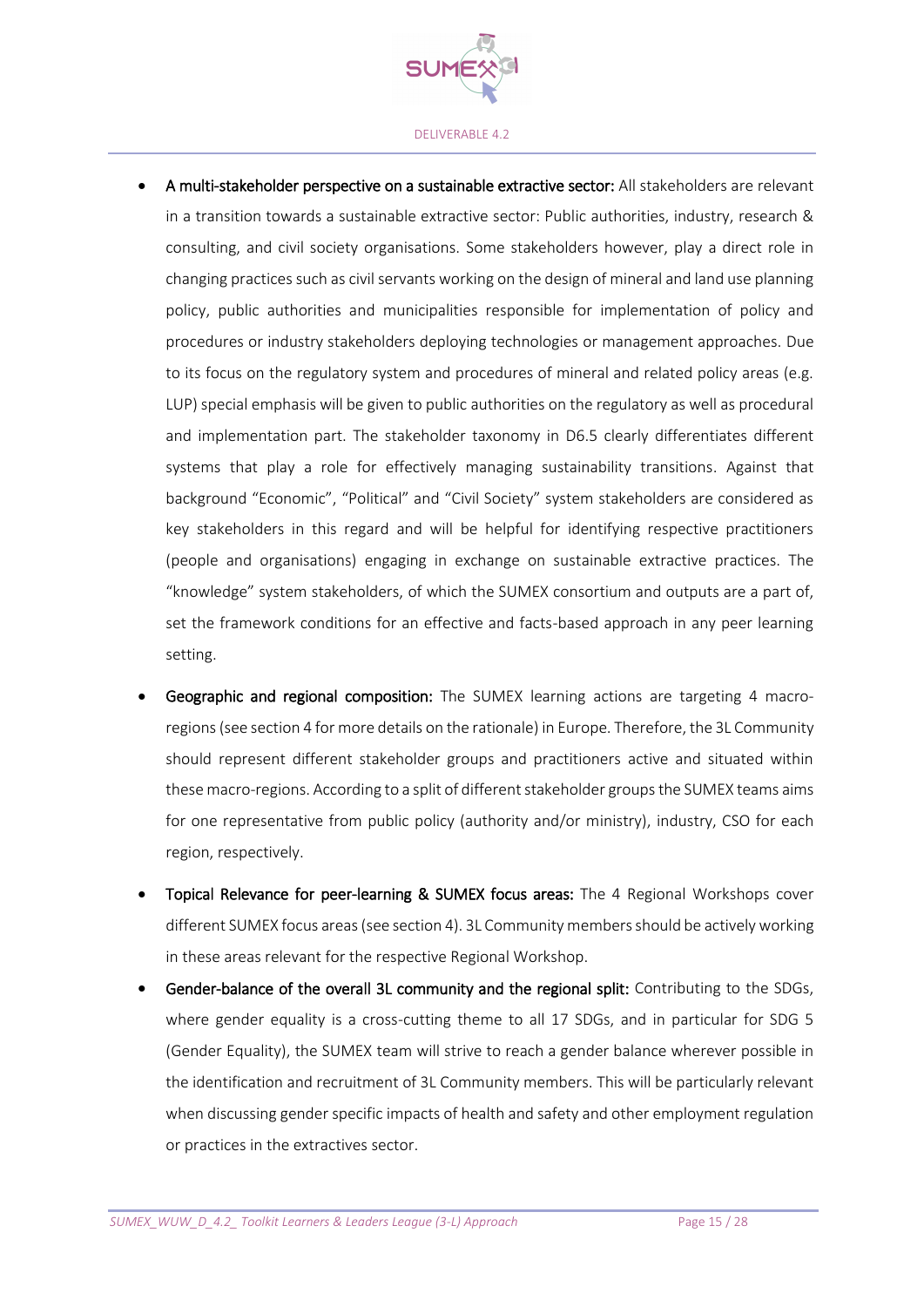

- Proper conduct of business and practice: Organisations who practice proper conduct of business, are legally compliant, not subject to bribery or other misconduct are considered viable for introduction into the 3L Community. This further extends to a transparent and respectful engagement with other stakeholders in the extractives sector.
- Reasonable number and influence of stakeholders: Next to willingness to engage and motivation, a stakeholders' influence on changing a practice or system characteristics are important for sustainability transitions. The SUMEX project defined primary stakeholders according to importance and influence in the context of SUMEX Focus Areas in report D6.5. Persons and organisations who are key for influencing and changing practices along SUMEX Focus Areas will be of primary interest (see example below).

In terms of making engagement and collaboration between project partners and the 3L Community meaningful and effective, the number of actual 3L members will differ between the different regions.

Differentiation between mining and quarrying: Special emphasis will be given to the SUMEX differentiation between mining and quarrying backgrounds of people and organisations eligible for the SUMEX 3L Community, and, therefore, strive for an equal or neutral representation background.

The selection of members will be informed by the abovementioned key aspects as well as the project teams' access to these persons and organisations. It should be noted that 3L Community members are not limited to giving input to their assigned macro-region. In case a member has expertise that is relevant for other or all macro-region(s), the member will be encouraged to contribute to these.

The following paragraph provides a more concrete example how stakeholder categorisation and mapping for the identification of potential 3L community members works.

#### Box-text: SUMEX Focus Area land use planning & mapping of potential 3L Member stakeholder groups

We differentiate between different tiers for directly or more indirectly relevant persons and organisations (in descending order):

Implementing & procedural authorities: Land Use Planners/practitioners & Permitting Authorities: Land Use Planners – Public bodies directly responsible for implementing land use planning at local,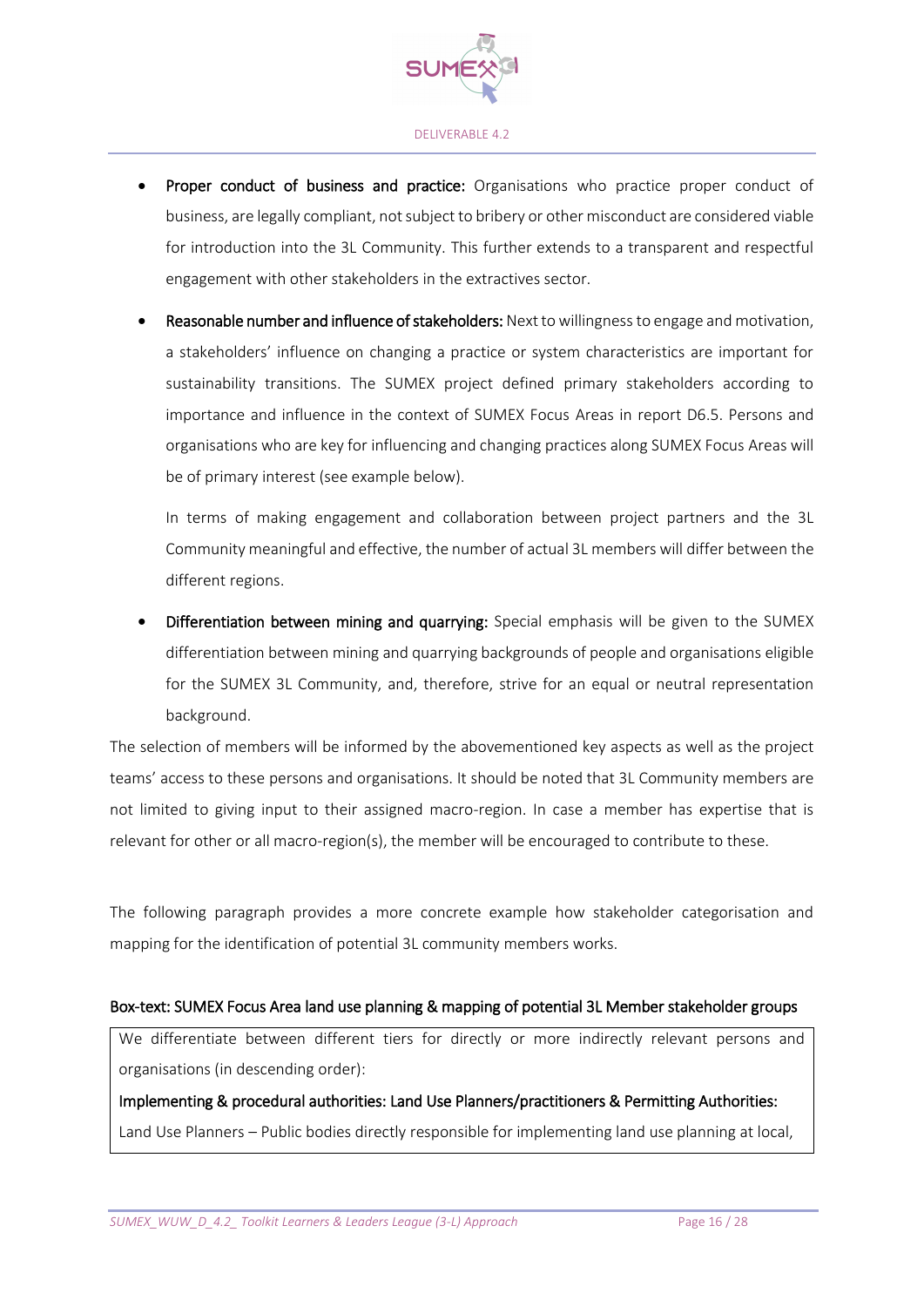

regional and national level, including mining inspectorates (contact person: civil servant). Industries who implement and organise permitting processes (contact person: e.g. company managers/planner) and related land use planning.

Different tiers can be further broken down into, for example:



Regulating authorities & policy framework experts: Authorities who have the responsibility for formulating or designing mineral and land use policies. Experts (academia, consultancy) that have indepth knowledge of the mineral and land use policies (policy design & formulation) (contact person: e.g. county civil servants or ministry civil servants, academia/universities, consultancies, private research institutions). **Example 1998**<br> **Interest groups affected by minicpality-section for**<br> **Interest groups affected by minicpality-section for**<br> **Infrastructure development**<br> **Regulating authorities & policy framework experts:** Authorities w

Geo data management experts & National Geological surveys who have the responsibility for geological data management and mining inspection etc. Experts who have in-depth knowledge on geological data management. (contact person: e.g. National geological surveys, academia/universities, consultancies, private research institutions)

#### Additional experts and supporting stakeholder groups relevant for land use planning:

Industry – associations, investors, exploration and mining companies not responsible for permitting aspects and land use consultants.

Civil Society – various NGOs with a stake in land use planning like environmental organisations, local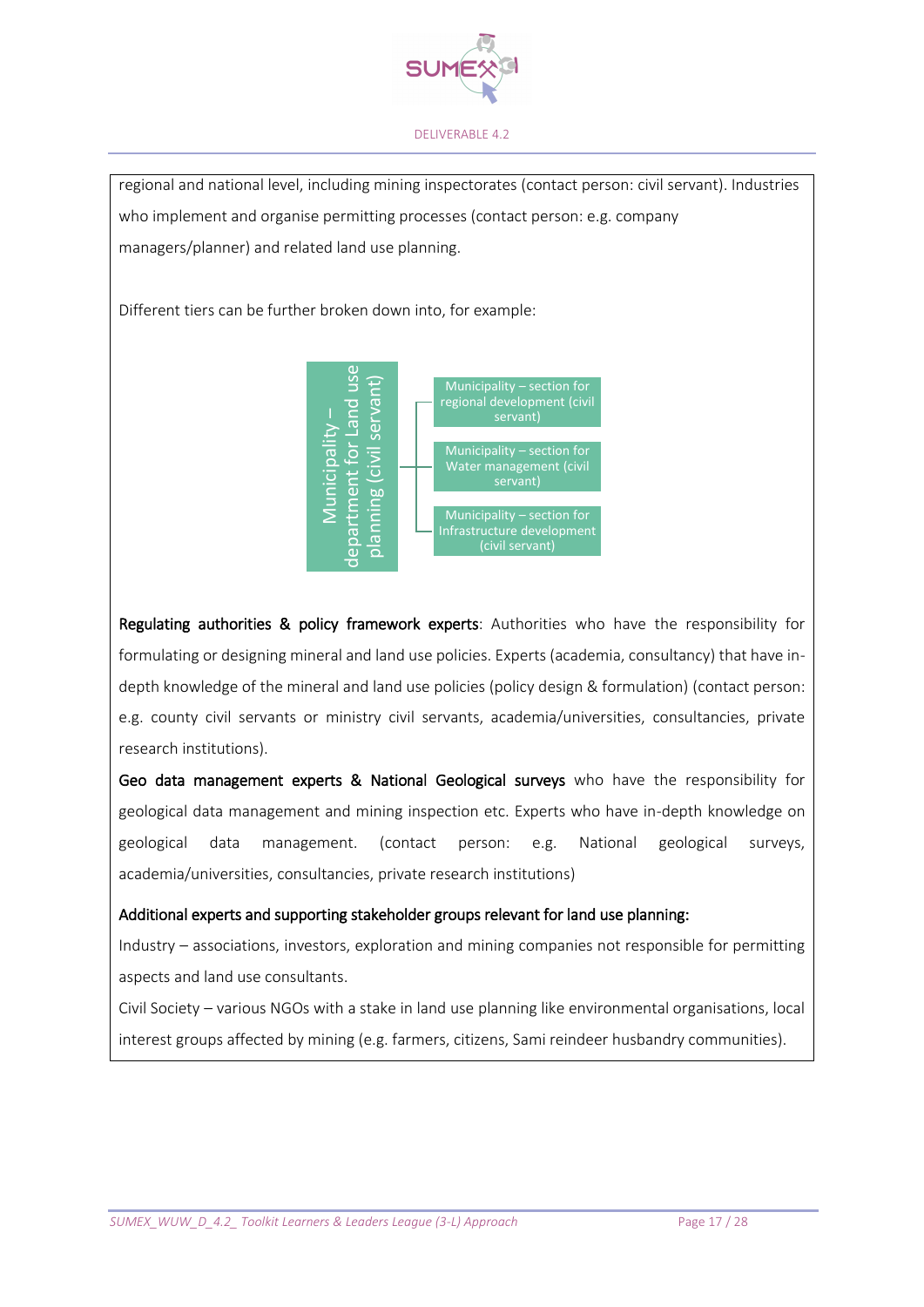

## 4.2 SCOPING OF PEER-LEARNING TOPICS AND IDENTIFICATION OF POTENTIAL 3L COMMUNITY MEMBERS

"Getting the right people for doing the right thing" means the identification of 3L community members and a CoP ensuring that project results (learning from cases and exchange on practices) are communicated to the right target audience and that interactive exchange among peers (learning among peers) is possible. The initial identification of potential 3L memberswill be based on established contacts of the project team, such as the extensive stakeholder networks of previous projects, the Advisory Board members and contacts from our engagement with other networks or initiatives.

- 1. Scoping of SUMEX focus areas and Regional Workshop: In a first step, Oeko Institute and WUW will together define the scope of peer-learning topics at the respective Regional Workshops which in turn will define the target audience and the 3L Community members for the respective peer learning setting (see example above in Box-text). Consequently, based on the stakeholder mapping in D6.5 the project team together with the coordinator will identify possible stakeholder groups that are relevant for these workshops as well as the 3L Community.
- 2. Checking eligibility for nomination: Based on the criteria above Oeko Institute together with WUW will create a short list of eligible partners and, if possible, persons working at these organisations. Consortium partners will be asked for support in identifying and mapping these organisations and persons. This will be the starting point for the selection and engagement with potential 3L community members.
- 3. Prioritising and internal check: The shortlist and eligibility criteria will help the project team to create a priority list of potential candidates. This list will be shared with consortium partners for a quick internal round of feedback (e.g. whether the candidates match the eligibility criteria or whether any of the project consortium partners has any established contact at these organisations).

For the purpose of scoping the SUMEX focus areas and Regional Workshops the below mentioned paragraphs provide some important background information on the Regional Workshop setup and implementation along the five SUMEX focus areas.

The aim of the SUMEX project is to establish a sustainability framework for the extractive industries throughout the entire EU. This sustainability framework should be recognized as broadly as possible and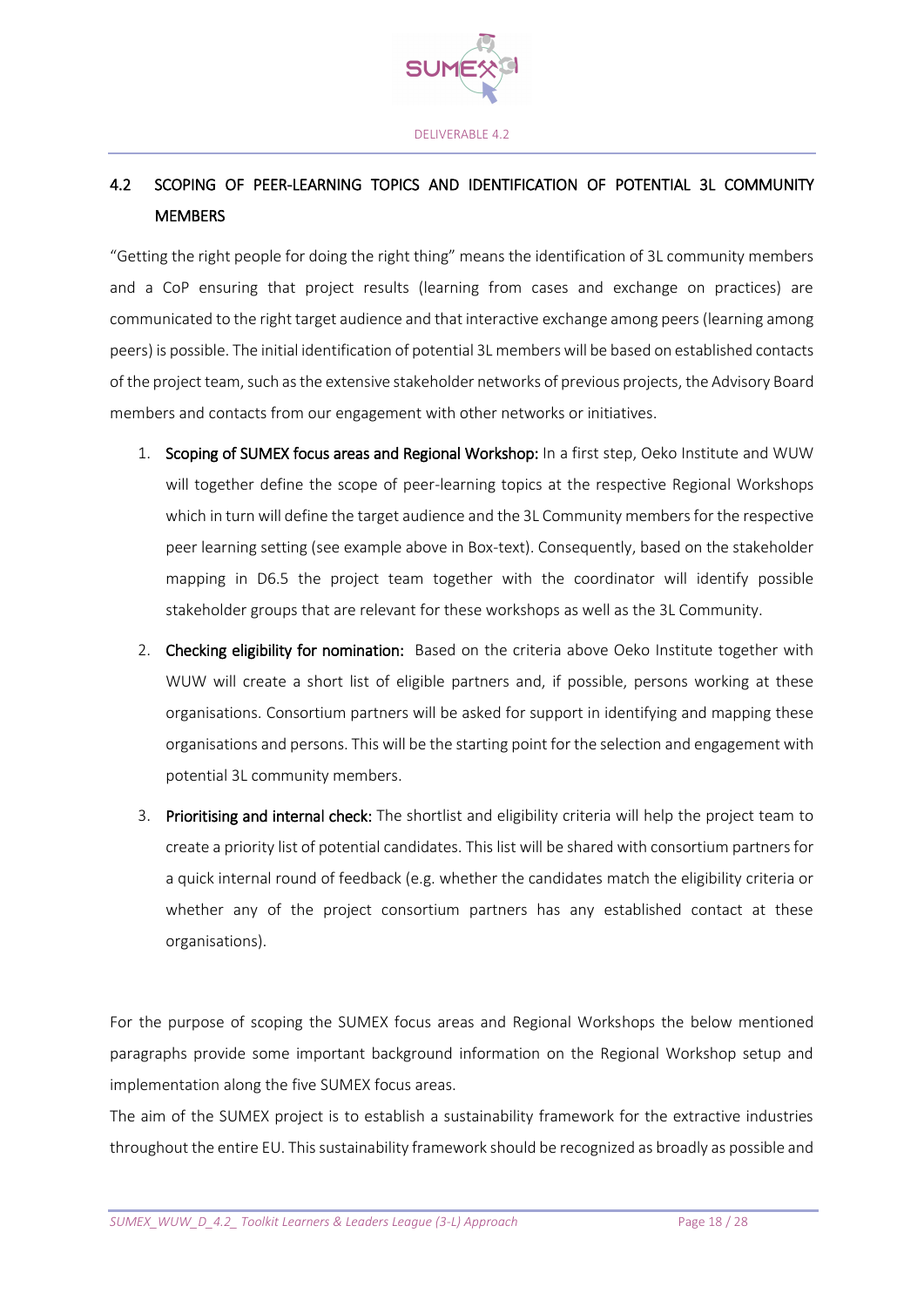

applied by as many people as possible, united in the Community of Practice. Against this background and especially with regard to the claim to represent the entire EU, it is important that the 3L and the CoP have representatives from as many countries as possible and that a broad spatial distribution is achieved. Therefore, the goal was defined that the 3L has at least one representative from each of the four macro-regions per stakeholder group, i.e., for example, at least 4 representatives from the macroregion "EU East", one each to permitting authorities, policy, industry and civil society. Figure 1 shows the breakdown of the EU into the four macro-regions:



#### <span id="page-18-0"></span>Figure 1: Differentiation of SUMEX Macro-regions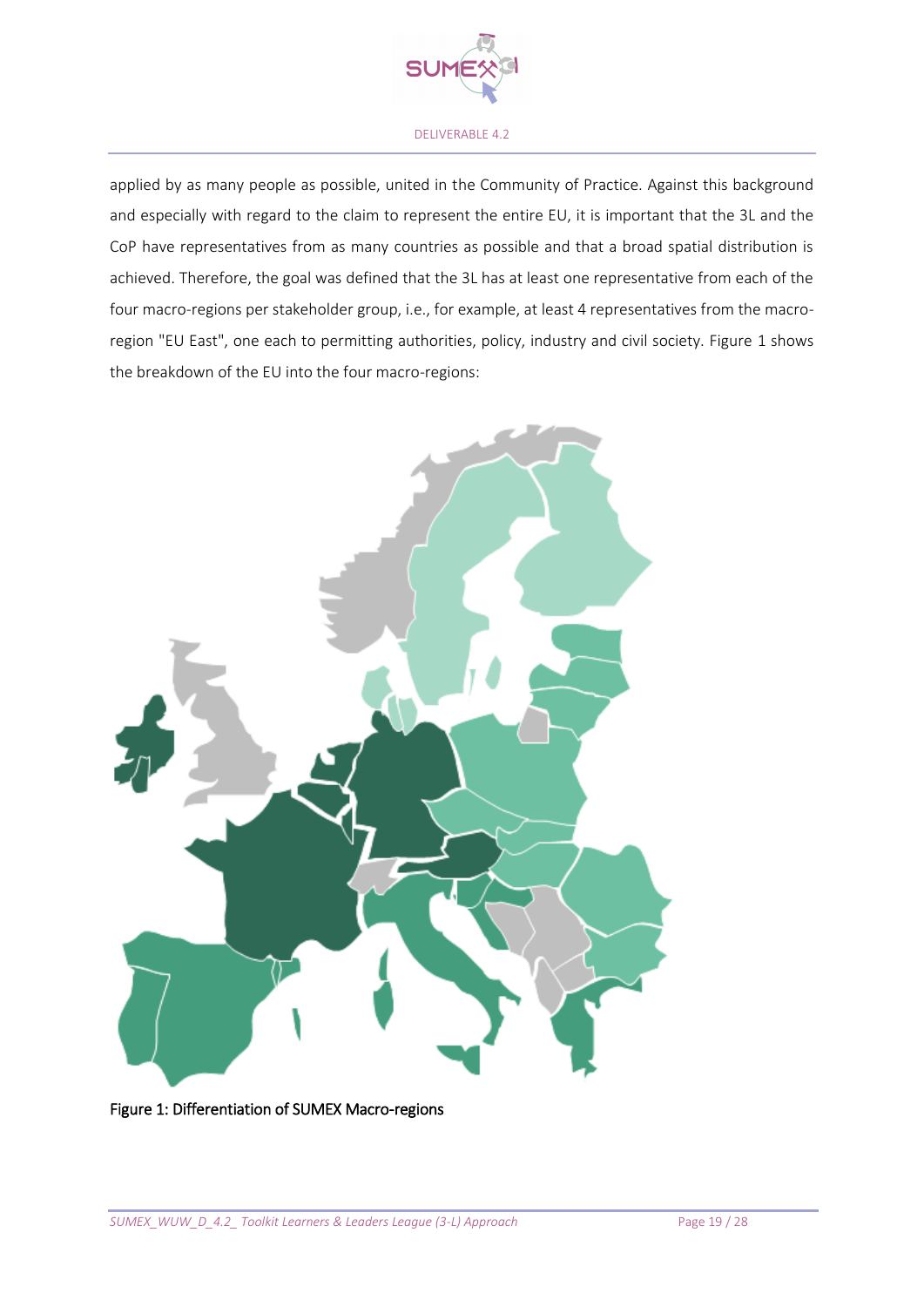

In addition to geographical criteria, the four macro-regions were defined on the basis of cultural criteria. Specifically, the four regions include the following countries:

- North: Sweden, Finland, Denmark
- East: Poland, Czech Republic, Slovakia, Romania, Hungary, Latvia, Estonia, Lithuania, Bulgaria
- South: Portugal, Spain, Italy, Croatia, Slovenia, Greece, Malta, Cyprus
- West: Ireland, Netherlands, Belgium, Luxembourg, France, Germany, Austria

This division of countries into macro-regions ensures that, among other things, aspects such as language, socio-economic and institutional framework, time zone, spatial distances have a certain uniformity.

The SUMEX project has five focus areas: permitting, health & safety, data reporting, socio-economic and environmental impacts and land use planning. While permitting is addressed as a cross-cutting topic in all four regional peer-learning workshops, the remaining four focus areas are each addressed in one of the four regional peer-learning workshops. In the following, all five focus areas are briefly described and relevant actors are listed.

Permitting: All mining and quarrying sites must obtain a permission to open a site. The legislation is quite diverse among the EU Member States. In parts, local and regional authorities have large competencies whereas in other states national authorities are in charge of permitting. Relevant actors include the permitting authorities at different spatial and hierarchical levels and corresponding networks/associations, other involved authorities such as water protection authorities or land use planning authorities, the public authorities responsible for adaptations to the legislative framework, the companies that apply for site permissions and associations of other stakeholders that are affected by mining and/or quarrying activities.

Health & safety: The aim is to ensure that mining and quarrying activities do not lead to detrimental health effects, especially among employees. Health and safety mainly concern the operation of mining and quarrying activities and to a lesser extent the exploration or closure phase. It is particularly concerned with the prevention of accidents and the reduction of harmful emissions. Relevant actors include public authorities, such as the permitting authorities and environmental protection agencies, companies that are responsible for audits such as TÜV Süd GmbH, operating companies, temporary employment agencies and work councils.

Socio-economic and environmental impacts: The impact of mining and quarrying activities on neighbouring stakeholders, such as local residents, agricultural farms, companies located in the area etc. should be minimized and their interests taken into account, for example, by holding participation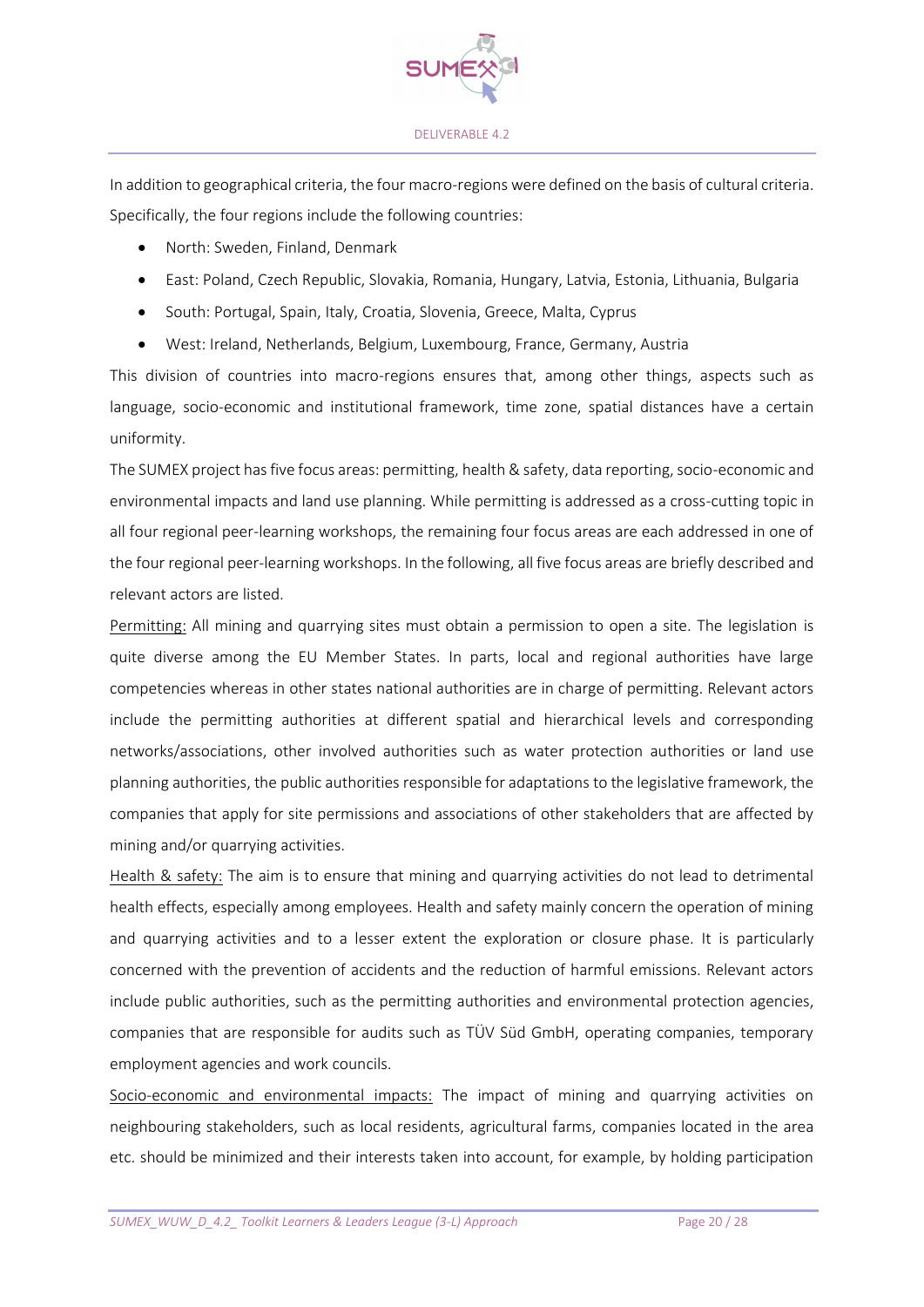

forums, offering monetary compensation, etc. Likewise, the impact on the environment is to be kept as low as possible, for example, the type and extent of discharges into water bodies, construction and maintenance of tailings, and successful renaturation after site closure. Relevant actors include permitting authorities, water protection authorities, nature protection authorities, environmental protection authorities, operating companies, companies that are responsible for audits, and facilitation and mediation companies.

Land use planning: The development of the built environment and other uses generally follows plans developed by land use planning authorities at different spatial and hierarchical levels. In the EU, the management and consideration in land use planning of potential mining or quarrying sites or the expansion of already existing sites is quite diverse. In particular, competencies are bundled at national level or subdivided to multiple local or regional authorities. Relevant actors include land use planning authorities at different spatial and hierarchical levels, permitting authorities, water protection authorities, nature protection authorities and environmental protection authorities, communities and associations of various interest groups.

Data reporting: Evaluations, incremental improvement processes, macro-economic planning, and multiple other aspects rely on data for the corresponding analyses. This includes for instance production volumes subdivided into various product category groups, planned/targeted production volumes, material and energy requirements, numbers of hazards and accidents, completed audits, etc. Relevant actors include permitting authorities, geological survey organisations, operating companies, and research institutes.

Workshop No 5 in Brussels: This workshop will bring together all participants of the four regional workshops. Good practice examples which have the potential to be implemented similarly in other states and macro-regions are presented. Insights and experiences of the participants of the four regional workshops are shared. Comparisons are drawn as to similarities and differences between the setup and design among the four macro-regions and the corresponding states. Also, conclusions shall be drawn and recommendations as to adaptations in the legislative framework shall be formulated.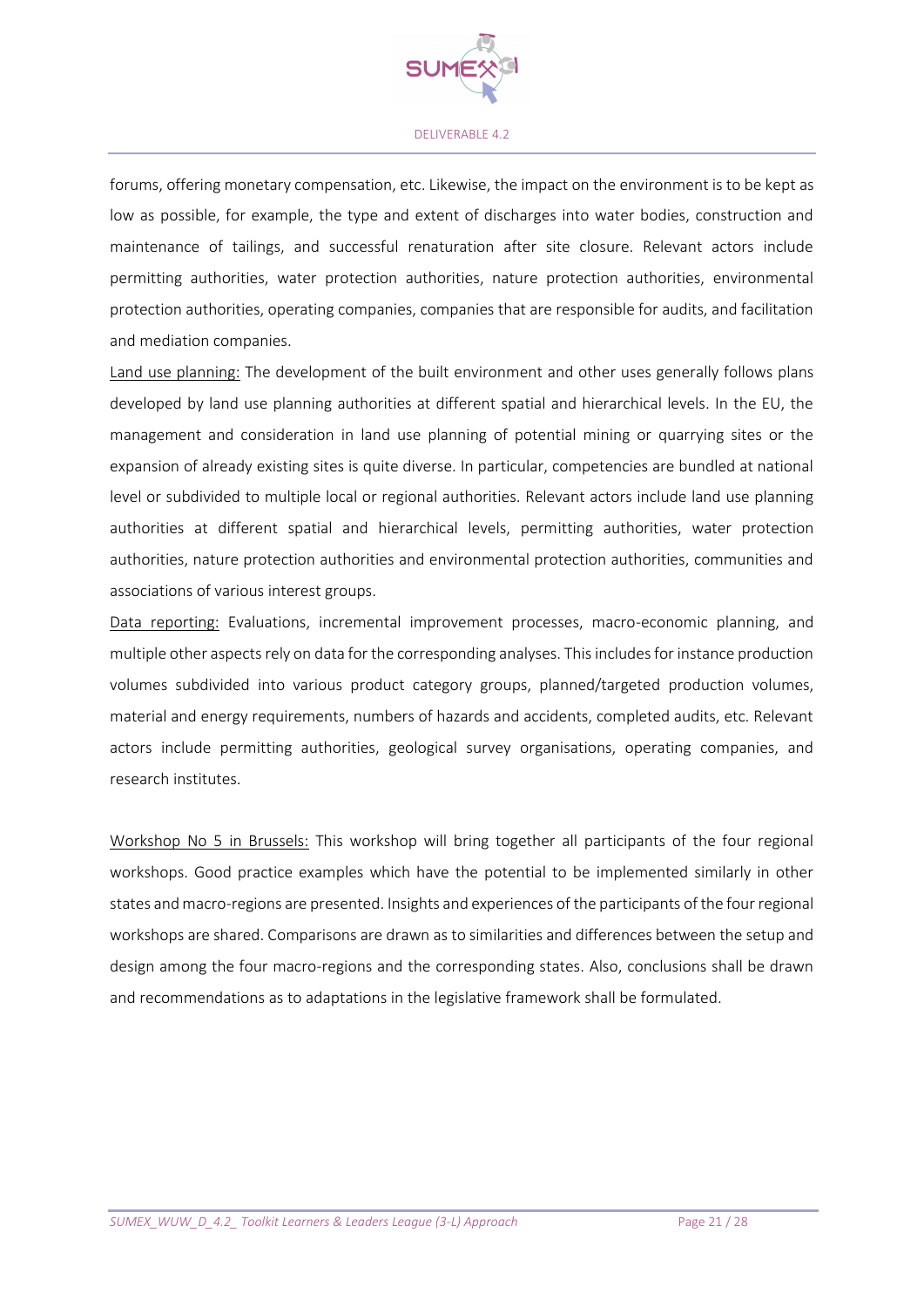

# 5 PROCEDURES AND ACTIONS FOR ENGAGING WITH 3L COMMUNITY **MEMBERS**

The following paragraphs will outline the procedures and actions of project partners and the engagement (i.e. establishing first contact, responsibilities and communication approach) with potential candidates for the 3L Community.

It should be noted that the 3L Community Members have no decision-making power in the SUMEX project. Their involvement will rather focus on informing and consulting the project consortium on various topics and issues, and, jointly with other stakeholders support the Toolkit development process.

#### 5.1 FIRST ENGAGEMENT ACTIONS FOR SETTING UP THE 3L COMMUNITY

In general, the communication, collaboration and engagement between the SUMEX consortium team and the 3L Community will be facilitated through telephone calls and online involvement though webinars, workshops, interviews and conference calls. Furthermore, the Macro-region specific 3L Community Members will be invited to participate in the respective regional workshop as well as the final Workshop.

- 1. Establishing first contact and explaining the purpose of engagement (4 months before the respective Regional Workshop): The project consortium under coordination of task-leader Oeko-Institut and WUW will establish first contact with the potential candidates of the 3L Community. For that purpose, project partners who have direct or already established contacts to potential candidates will be asked to make the first contact either via phone or email. Further communication will be handled by Oeko-Institut. The next steps will be bilateral conference calls or email communication explaining the purpose of the 3L Community, benefits as well as roles within SUMEX.
- 2. Co-develop scoping and design of respective regional workshop (3 months before the respective Regional Workshop): After a first design of the outline of the regional workshop, 3L Community Members will be asked to provide supplementary feedback on target audience, topical spin, particular regional specificities as well as challenges relevant to their organisation as well as country context.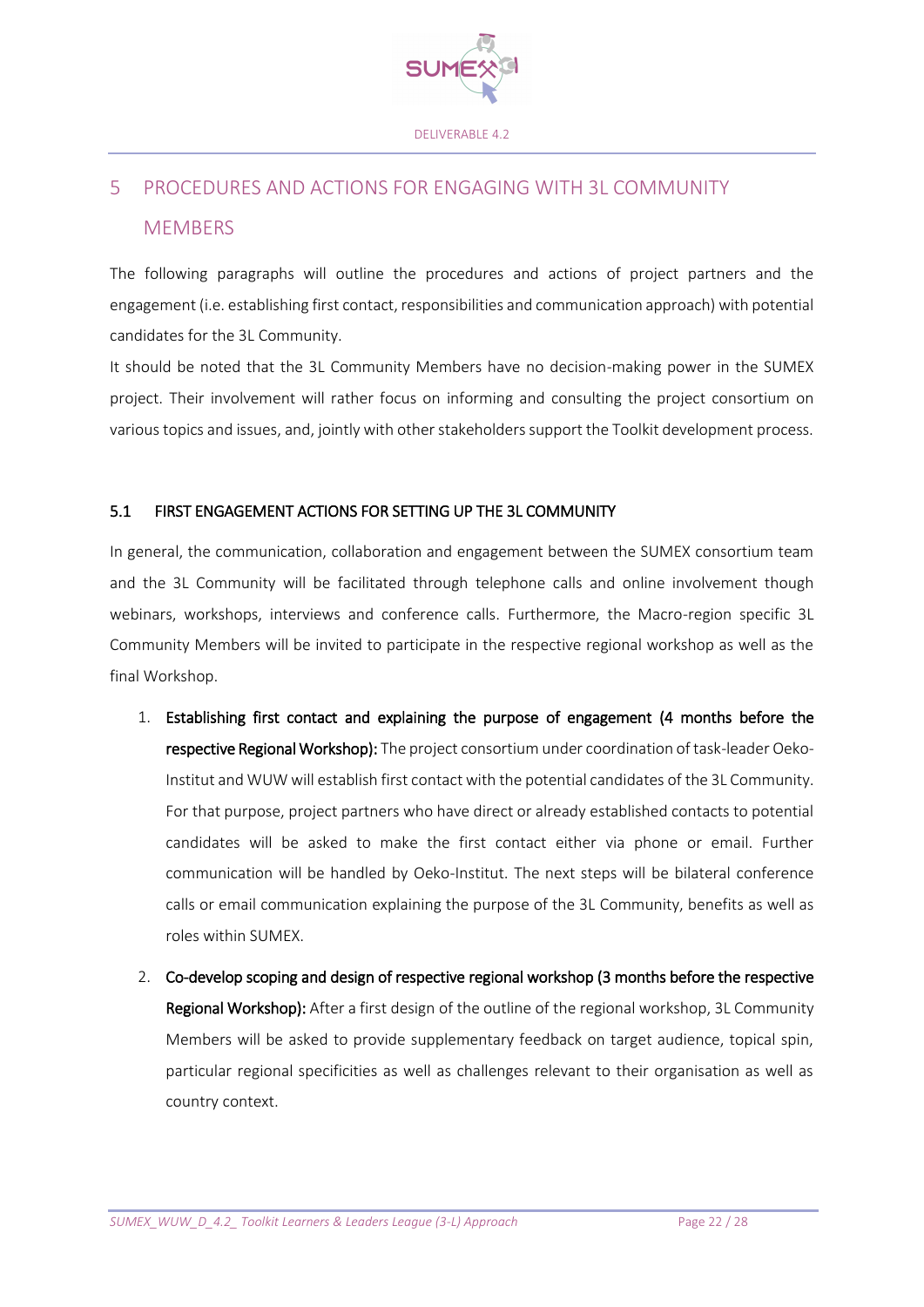

3. Involvement in 3L Community learning actions (for more details see Box-text below): Based on prior investigation of 3L actions for learning on good practice and knowledge transfer (see [D4.1](https://bit.ly/3uJyj0K)), the "Learners and Leaders League Actions" or "3L Actions" will comprise a mix of online engagement tools as well as physical workshop settings (i.e. Regional Workshops, see section 4). The WUW Team currently investigates different options on how to best organise online engagement tools in the context of SUMEX learning actions (see Box-text below).

#### Box-text: 3L learning actions anticipated in the SUMEX project (for more details please see [D4.1\)](https://bit.ly/3uJyj0K)

The 3L Actions will comprise of the following forms of online engagement activities:

- Learning Management Systems such as Massive Open Online Courses or open Learning Management Systems such as Moodle will be utilised for engaging CoP members in 3L actions
- Webinars for knowledge co-creating, good practice result-validation and peer learning
- Webcasts and recordings of, for example, webinars and project activities
- Expert-stakeholder video interviews with experts, focusing on different aspects of the project for wider engagement, understanding and accessibility of SUMEX
- Audio-visual story-telling videos for each focus area will constitute a prime vehicle for combining information and graphics to disseminate SUMEX results.
- Online discussion fora will provide opportunities for stakeholders to discuss and exchange information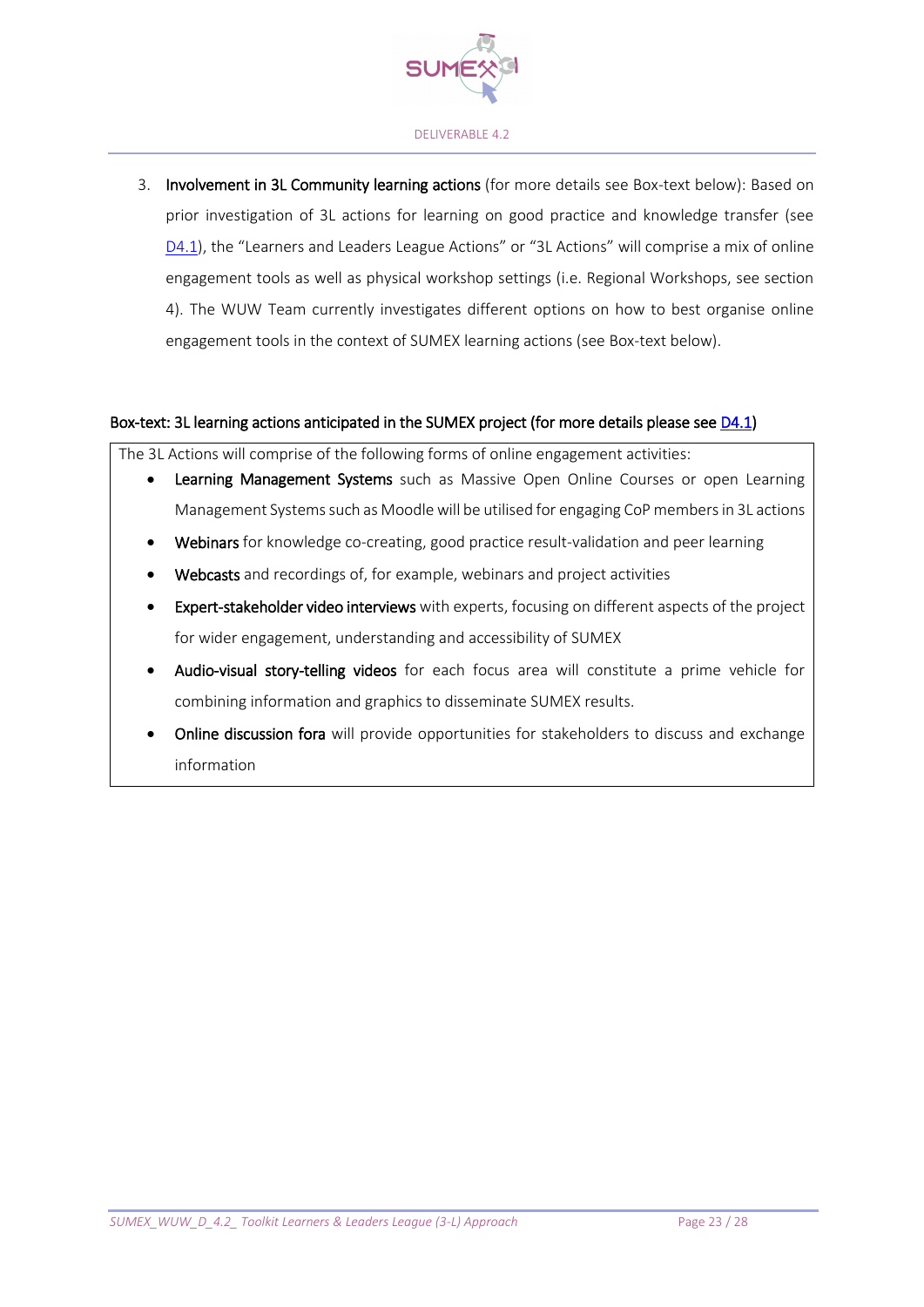

### 5.2 ROLES OF 3L COMMUNITY MEMBERS AND THEIR CONTRIBUTION TO PROJECT ACTIONS

The members of the 3L community are expected to support the SUMEX project by taking on three main roles over its 3-year implementation.

- Regional Workshop topical spin: Most importantly, the 3L Community Members will advise the project on the operationalisation and topical spin in the respective Regional Workshop. This includes fostering uptake and dissemination of the Workshop as well as project results during and beyond the project's lifetime.
- **■** Input & co-development of the SUMEX Toolkit: The SUMEX Toolkit has the primary goal to 1) synthesise and contextualise existing good practice information of industry & public policy practices in the European extractive sector, as well as 2) provide capacity building across the EU and with all stakeholders via information provision and targeted learning actions (repository & learning actions). As part of the further development of the Toolkit, the 3L Community will provide feedback on functionalities and user-needs with regards to the SUMEX-Toolkit. Consequently, with a more detailed understanding about the expected data items and required filter criteria, WUW will conduct a more detailed analysis of target users and their needs together with Members of the 3L Community.
- Wider dissemination of results: As the 3L Community Members are expected to have an active network of peers and other stakeholders they have the possibility to effectively raise awareness of project results and communicate the advantages tied to the uptake of good practices in the extractive sector.
- To enable stakeholders to access the SUMEX Toolkit after the end of the project and keeping the extractive sector sustainability agenda active and progressing, the consortium and 3L Community Members need to explore different options to keep the SUMEX Digital Toolkit accessible. In addition, the 3L Community will play a role in developing a plan to keep the peer and stakeholder network active.

### 5.3 BENEFITS FOR 3L COMMUNITY MEMBERS FOR PARTICIPATING IN THE SUMEX PROJECT

SUMEX 3L Community Members represent peers who are defined as equals in, for example, position (e.g. national policy makers), or individuals that are brought together by a shared practice (e.g. communities of practice). Everybody is considered a Learner and Leader in the context of sustainability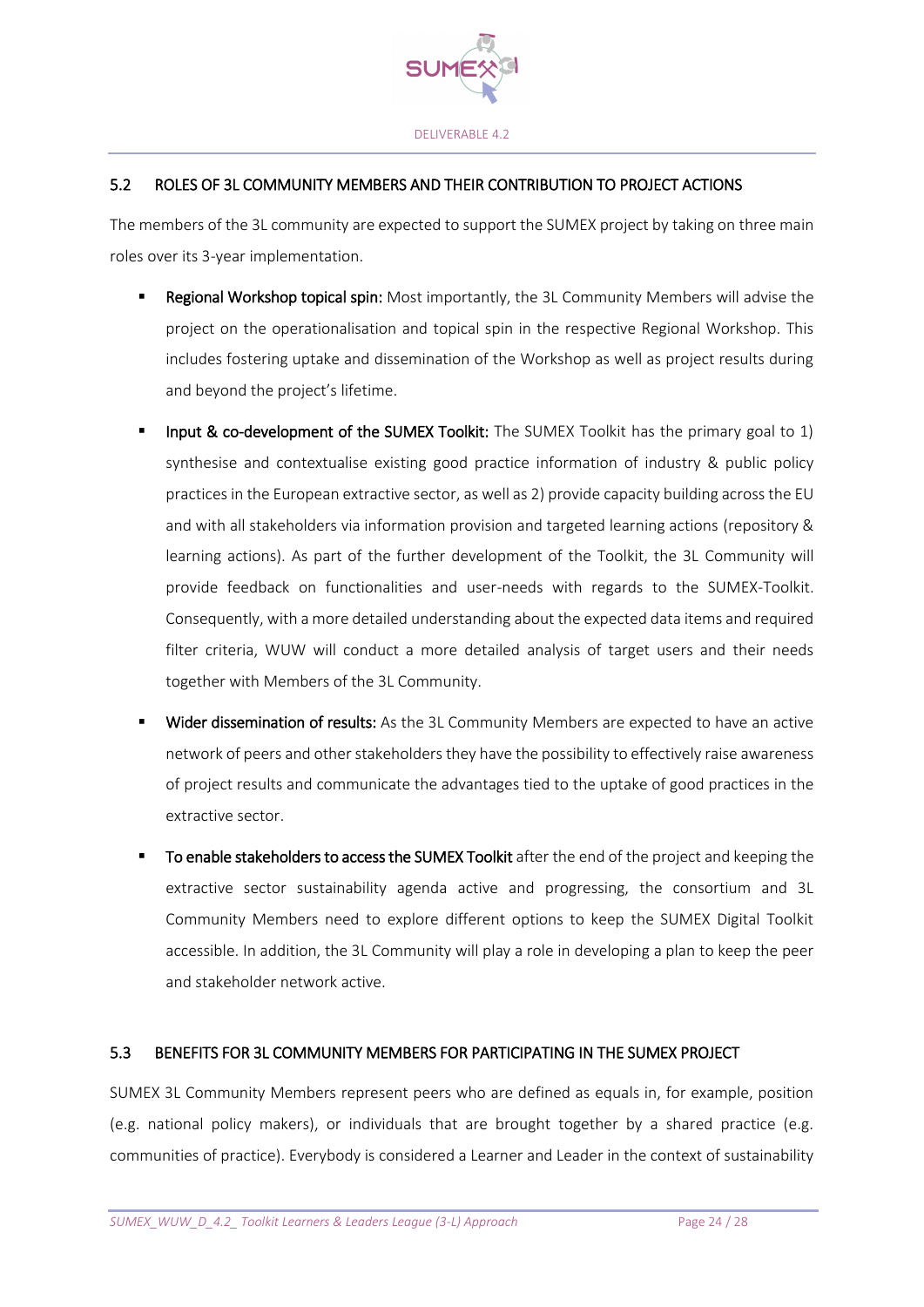

transitions, however, differences exist with regards to level of knowledge, expertise, willingness to commit time and resources and institutional capacity to initiate change in organisations.

The SUMEX projects incentivises persons to engage in its learning and exchange actions in a number of ways: a tools-centered, people-centered, and institutions-centered approach

- **E** A tools-centered approach peer-centred learning approaches: Learning and exchange exercises, in particular peer learning, per se can be a valuable approach to not only generate learning but also be a motivation for many people. However, given that peer learning is a means and not an end, the approach will be heavily adapted to the needs of its participants in the form of 3L community members. This adaption of the learning approaches is important in maintaining interest and motivation in the process. Within the context of these learning actions, furthermore, SUMEX will utilise interesting formats of online engagement such as smart drawing, 1:1/2:2 break-outs, and individual expert feedback by other peers.
- A people-centered approach Engagement benefits & visibility of individuals: Attaining visibility via different learning engagements and SUMEX Tools is important for people to "get heard of" and find appreciation about their work routines and achievements (i.e. good practice and challenges faced in their work routines). Therefore, the SUMEX team plans to provide a platform for people to raise concerns, identify challenges, or exchange ideas about their work via various means: SUMEX speakers and video representation, presentation of case studies, selection and validation of practices relevant for regional context or SUMEX Workshops etc.
- An institutions-centered approach: Organisations are often lacking financial and time resources to allow their employees to effectively engage in external learning activities such as SUMEX workshops and webinars. Furthermore, due to the current COVID Pandemic and the ubiquitous availability of online engagement on a wide variety of topics and initiatives, practitioners are overwhelmed with different options for engagement, and engagement activities are competing against each other. With the support of multiplier and gate-keeper organisations such as important umbrella organisations (industry associations, informal networks or institutionalised platforms for exchange such as UEPG, Network of Mining Regions or IMPEL) SUMEX is able to effectively reach out and communicate benefits of its learning actions to potential 3L community members. Furthermore, offering financial compensation for travel and accommodation, will give participants some arguments to convince their superiors to allow them to attend SUMEX events.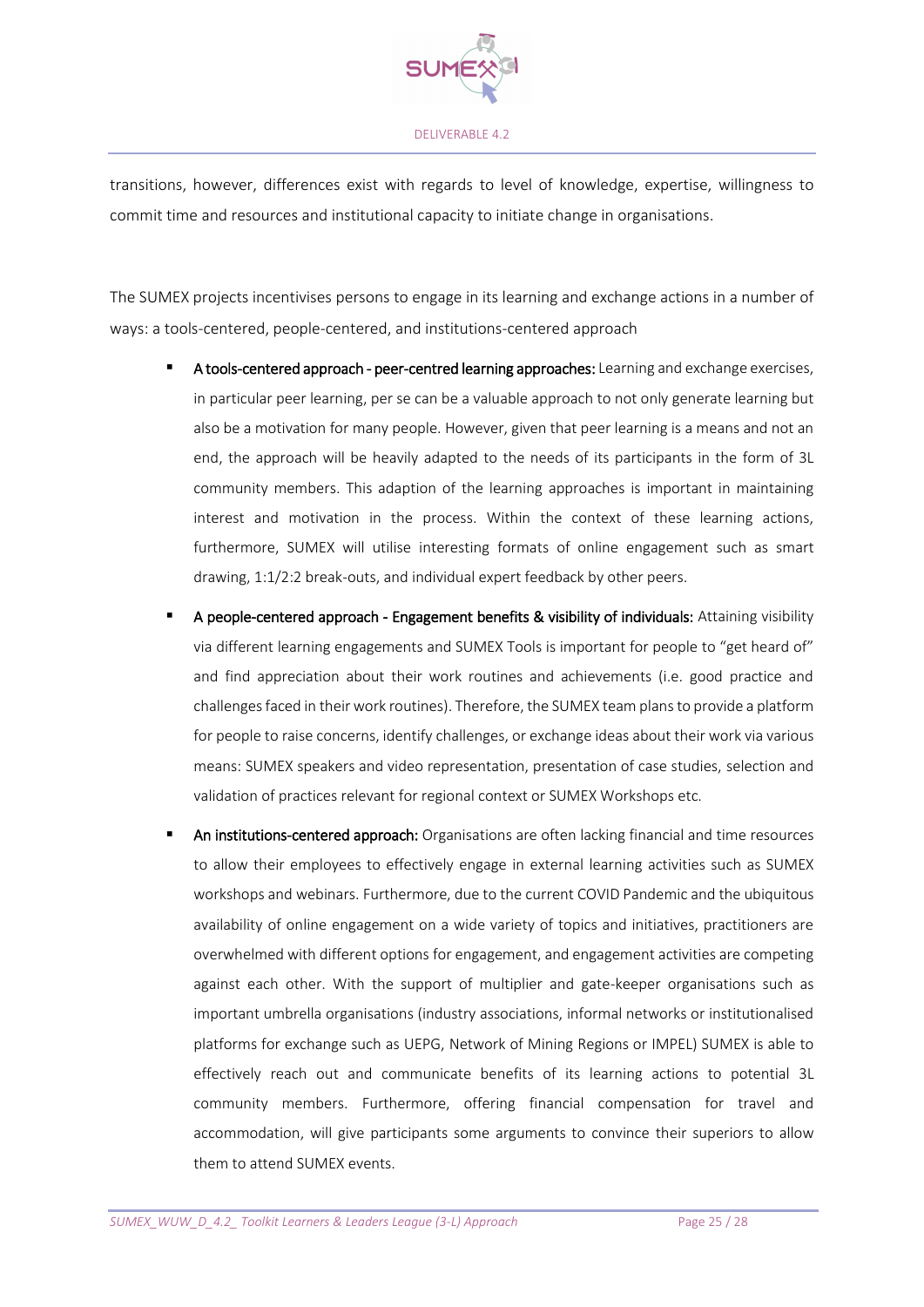

### OUTLOOK AND IMPLICATIONS

The 3L Community and wider CoP plays an important role for the SUMEX project as a capacity – building, networking and discourse – oriented project. Therefore, special emphasis and careful consideration is given towards the task to identify, describe and engage with 3L Community members. This document outlines a plan of action to follow up during the next project months to more strategically facilitate the setup of a CoP.

While the SUMEX consortium based on its comprehensive network of partner contacts, previous Horizon 2020 projects and established Advisory Board, has a potential large number of contacts for 3L Community members available, to effectively engage and acquire commitment from people and organisations to collaborate with SUMEX needs careful consideration. Thus, a comprehensive setup of selection criteria, a short-list of potential candidates and an effective communication strategy are necessary to avoid stakeholder saturation, institutional barriers, or fatigue from participation at other events and project actions.

Consequently, in order to overcome abovementioned challenges, the SUMEX project will employ toolscentered, people-centered, and institutions-centered approach for engaging with potential 3L Community members. This task lead by Oeko-Institut, WUW and the project coordinator MUL, will require efforts by all project partners to successfully facilate the creation of a CoP.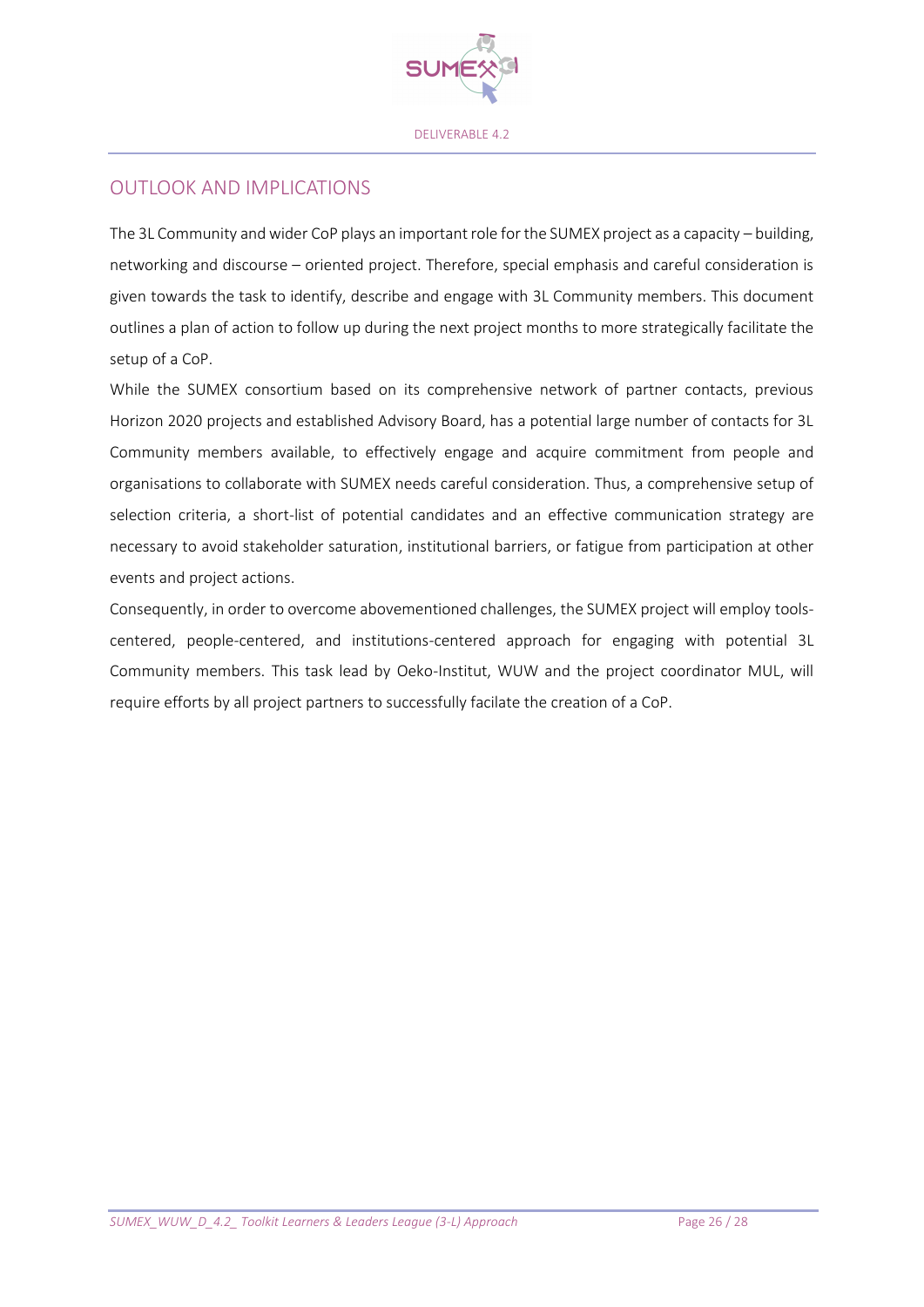

### SUMEX PROJECT BACKGROUND

SUMEX is a 36-months project funded by the EC that started on 01.11.2020. The project supports the set-up of a European sustainability framework to improve the permitting procedure along the extractive value chain (prospecting, exploration, extraction, processing, closure, post closure activities), to guarantee timely decisions, a transparent governmental regulatory regime, appealing financial and administrative conditions and sustainable natural environmental and social conditions. The main mission of SUMEX is to assist policymakers and other stakeholders in seizing this opportunity.

To foster more, but sustainable mineral production in the EU, SUMEX (*SUstainable Management in EXtractive industries*) will establish a sustainability framework for the extractive industry in Europe. It does so by considering the Sustainable Development Goals, the European Green Deal, as well as EU Social License to Operate considerations and will involve stakeholders from industry, government, academia and civil society backgrounds from all across the EU.

This framework is then applied across the extractive value chain to analyse the mineral, as well as relevant economic, environmental and social policy frameworks of the EU, member states and selected regions along five focus areas – socio-economic and environmental impact assessments, land use planning, health and safety, reporting official statistics and permitting processes/policy integration-to find, or build, where needed, good practices or tools for an open access toolkit, which will be embedded in a broader Community of Practise (CoP) and which forms the basis for capacity building. This CoP will consider relevant stakeholder groups, with a focus on permitting authorities, across the EU, providing a digital platform and using a series of workshops and webinars. In SUMEX, the experience from other projects builds a powerful foundation for addressing the challenge of how best to implement sustainability considerations into the whole raw materials value chain.

#### Challenge: No common understanding of sustainable management in extractive industries

SUMEX supports the set-up of a European sustainability framework to improve the permitting procedure along the extractive value chain (prospecting, exploration, extraction, processing, closure, post closure activities), to guarantee timely decisions, a transparent governmental regulatory regime, appealing financial and administrative conditions and sustainable natural environmental and social conditions. The main mission of SUMEX is to assist policymakers and other stakeholders in seizing this opportunity.